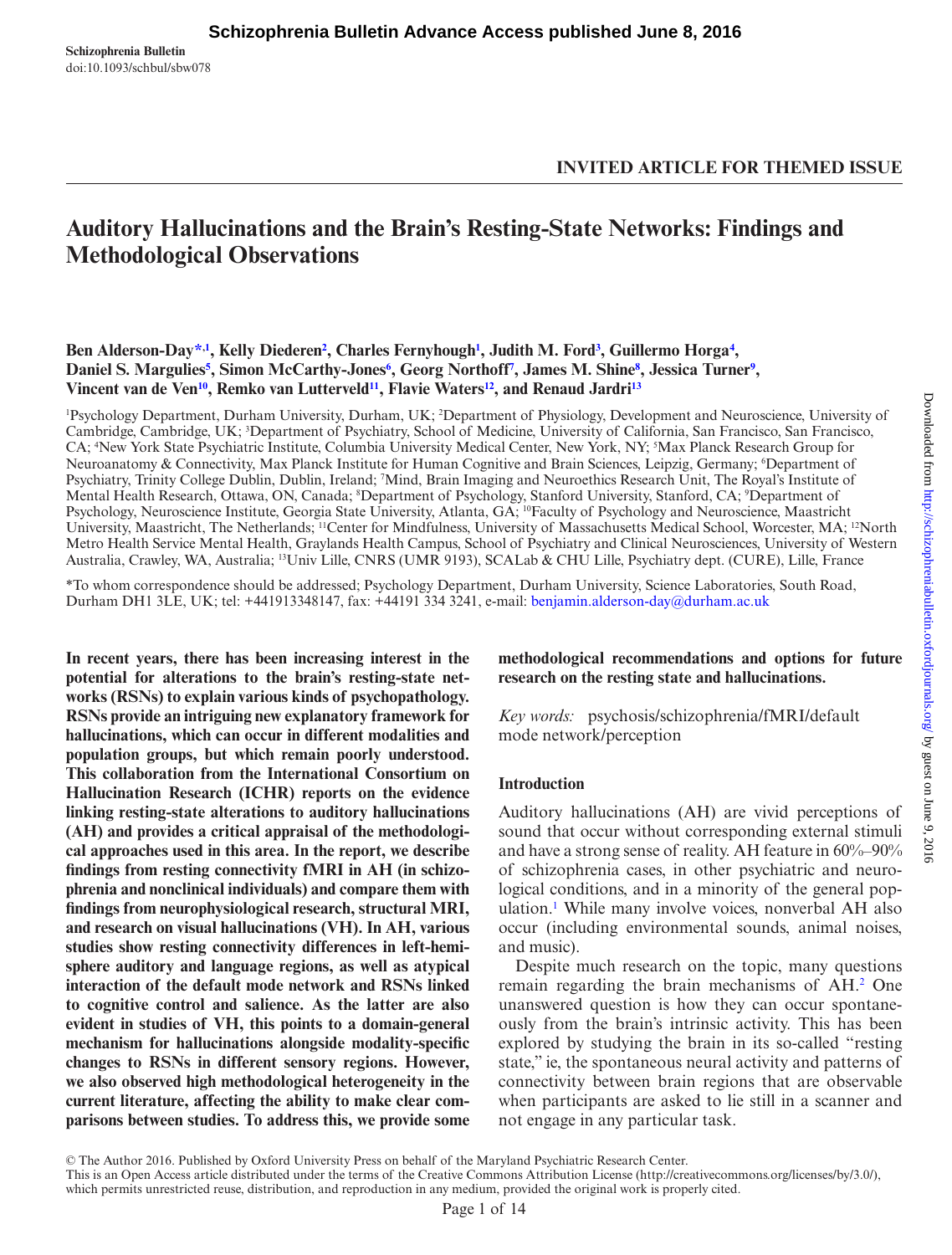The International Consortium on Hallucination Research (ICHR) is a global network of researchers, clinicians, and people with lived experience of hallucinations that was created to facilitate multisite collaborations.3,4 This ICHR report outlines our current knowledge of the resting state in relation to AH. Although elements of this topic have been reviewed elsewhere,<sup>5,6</sup> this report extends prior work by incorporating evidence from a range of methods and populations, including a specific comparison of auditory and visual hallucinations. This allows us to identify the most important changes to the resting state, establishing what may be specific to AH, what may be specific to a disorder (such as schizophrenia), and what may act as a general marker for unusual perceptions across various populations. A critical review of existing methodologies and potential confounds is also presented.

Here, we first outline the general characteristics of the brain's resting state and introduce some of the most commonly studied resting-state networks (RSNs). In the following sections, we then review functional MRI findings on RSNs relating to schizophrenia and AH and compare them with (1) evidence from other investigative methods (EEG/MEG and structural MRI) and (2) resting-state research on visual hallucinations, both in schizophrenia and in other conditions such as dementia. In the final 2 sections, we evaluate existing methodological approaches, offer a model that summarizes AH findings to date, and discuss the key issues and implications for future research.

# **What Is Rest? Intrinsic Activity and Its Networks**

Resting-state activity refers to the intrinsic patterns of brain activity that are observable in the absence of an external task.7 In fMRI, this is typically described in terms of functional connectivity: the correlations between signals in different brain regions.<sup>8</sup> Spatially, the brain's intrinsic activity can be divided into RSNs such as the default mode network (DMN), central executive network (CEN), salience network (SN), and sensorimotor networks.<sup>9,10</sup> Regions involved in these RSNs (table 1) show dense functional connectivity at low frequencies (0.01–0.1 Hz) in the resting state. The DMN is often deactivated during many tasks and may be associated

with self-referential or internally directed processing.<sup>9,11</sup> It shows anticorrelated intrinsic activity to a collection of "task-positive" networks, including the CEN, SN, and sensorimotor networks.12,13 The CEN has been linked to executive functioning and cognitive control, including working memory and top-down attention.12 The SN has been associated with monitoring and selecting behaviorally relevant events for further processing.14,15 Effective goal-directed information processing may require a carefully controlled interaction between the SN and CEN, which may in turn affect processing in sensory and motor networks.12 Importantly though, intra- and internetwork connectivity is thought to constantly change over time.<sup>16,17</sup> This generates a dynamic spatial structure to intrinsic activity, partly but not fully determined by underlying anatomy.18,19

Fluctuations in electrophysiological oscillatory activity also provide a spatiotemporal structure to intrinsic activity: Functional connectivity can be assessed via the synchronization of neural oscillations between different brain regions and frequency bands such as theta (4–8 Hz), alpha (8–12 Hz), beta (12–30 Hz), and gamma (>30 Hz). However, the large majority of resting-state studies on AH have only used fMRI.<sup>6</sup>

# **The Resting State and AH: Evidence From fMRI**

AH are particularly common in schizophrenia-spectrum disorders (Sz), where they occur alongside other psychotic symptoms (such as delusions), cognitive, and functional changes. Given the primacy of AH in the disorder, RSNs of participants with schizophrenia may provide important clues to those involved in AH.

# *Resting-State Findings in Schizophrenia*

*Default Mode Network.* Consistent with a cognitive profile characterized by executive dysfunction, Sz studies often show altered connectivity within the DMN and reduced anticorrelation with areas associated with the CEN, such as dorsolateral prefrontal cortex.25 Posterior sections of DMN in Sz also show greater connectivity to surrounding sensory areas (such as lateral occipital cortex), which may

|  | <b>Table 1.</b> Common Resting-State Networks |  |
|--|-----------------------------------------------|--|

| Network                           | Regions                                                          | Studies in Healthy Population                                    |
|-----------------------------------|------------------------------------------------------------------|------------------------------------------------------------------|
| Default mode network (DMN)        | mPFC, precuneus, PCC, TPJ, MTL                                   | Raichle et al <sup>9</sup> ; Buckner et al <sup>11</sup>         |
| Central executive network (CEN)   | dlPFC, supragenual ACC, lateral parietal                         | Fox et al <sup>20</sup> ; Seeley et al <sup>15</sup>             |
| Salience network (SN)             | cortex<br>Right anterior insula, ventral striatum,<br>dorsal ACC | Menon <sup>10</sup> ; Goulden et al <sup>21</sup>                |
| Sensorimotor networks (including) | HG, left IFG, insula, bilateral STG,                             | Hampson et al <sup>22</sup> ; Beckmann et al <sup>23</sup> ; Lee |
| language and auditory regions)    | inferior temporal cortex, caudate, SMA                           | et $al^{24}$                                                     |

*Note*: ACC, anterior cingulate cortex; dlPFC, dorsolateral prefrontal cortex; HG, Heschl's gyrus; IFG, inferior frontal gyrus; mPFC, medial prefrontal cortex; MTL, medial temporal lobe; PCC, posterior cingulate cortex; SMA, supplementary motor area; STG, superior temporal gyrus; TPJ, temporoparietal junction.

Downloaded from http://schizophreniabulletin.oxfordjournals.org/ by guest on June 9, 2016 by guest on June 9, 2016 http://schizophreniabulletin.oxfordjournals.org/ Downloaded from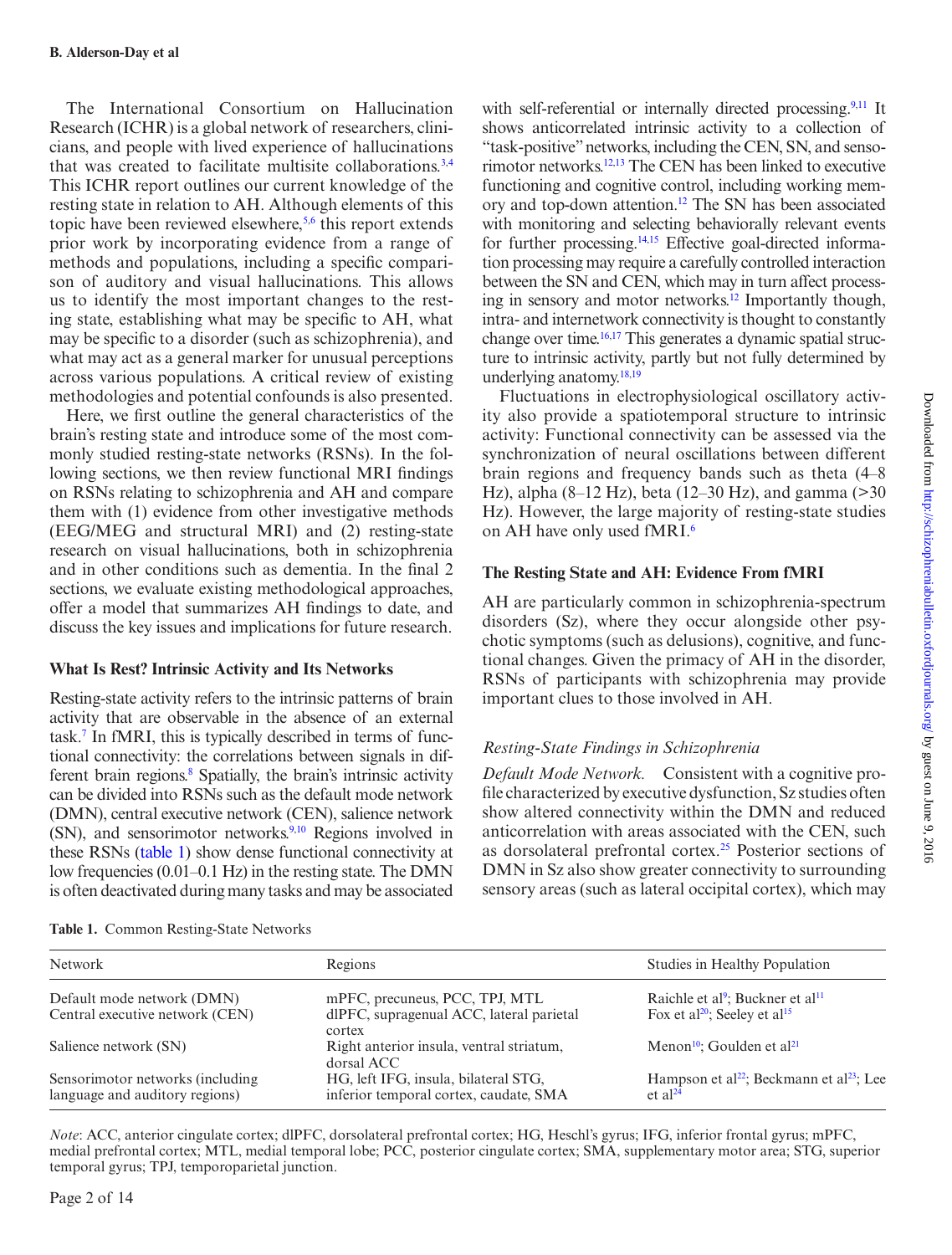reflect problems with cognition and unusual experiences in the disorder.<sup>26</sup> When DMN alterations correlate with clinical scores, they often associate with positive symptom ratings $27,28$  (for a review, see $29$ ).

*Salience Network.* Striatal regions of the SN includes projections of the mesolimbic dopaminergic system (MDS), which are important in assigning novelty and significance to sensorimotor and mental events, $30$  while the anterior insula has been implicated in monitoring surprise-based prediction errors during decision-making $31$  (see Box 1). In terms of RSN dynamics, the SN has been suggested to assign salience by switching attention between the DMN and CEN.<sup>14</sup> Thus, disrupted MDS activity in schizophrenia could result in atypically modulated RSNs. However, evidence of SN dysfunction specific to psychosis has been inconsistent. Two trait studies showed decreases in functional connectivity in Sz during information processing and at rest, $32,33$  and another 2 have linked connectivity alterations to general psychotic symptoms.<sup>34,35</sup> Orliac et al<sup>36</sup> showed that reduced connectivity in Sz between SN and DMN was linked to delusion but not hallucination severity. Negative findings of SN dysfunction also exist in  $Sz<sub>37</sub>$  although this may be due to methodological or sampling differences.

*Central Executive Network.* As noted above, anticorrelation between the DMN and task-oriented RSNs such as the CEN is often reduced in Sz.29 Consistent with executive dysfunction in Sz, resting-state connectivity increases and decreases have been reported in this network $37,58$  alongside atypical correlations with frontotemporal regions.<sup>37</sup>

# *Resting-State Findings Specific to AH*

Given DMN, SN, and CEN alterations in Sz, AH studies have focused on these RSNs, as well as on sensory networks involving auditory and language regions. Studies have either focused solely on participants with AH,<sup>59</sup> compared those with and without  $AH<sub>1</sub><sup>60</sup>$  or reported correlations with hallucination severity.<sup>61</sup> Few non-Sz resting-state studies of AH exist, although 2 have included people in the general community who regularly experience AH ("nonclinical voice hearers").<sup>62,63</sup>

*Default Mode Network.* Various articles have posited a specific link between DMN function and AH. For instance, Northoff and Qin<sup>5</sup> proposed that resting interactions between auditory cortex and parts of the DMN may produce a state of confusion regarding external stimulation and resting-state activity. Support was provided by Jardri et al,<sup>64</sup> who compared hallucinations and "real rest" periods in 20 adolescents with psychosis (participants had either AH, VH, or both). Hallucinations were associated with spontaneous engagement of sensory cortex, specific to modality, alongside disengagement and

# **Box 1: Predictive Coding, Auditory Hallucinations, and Rest**

A further challenge is how to integrate evidence of resting-state alterations with computational models of auditory hallucinations (AH). In parallel to the rising interest in resting-state networks, some researchers have advocated predicting processing approaches to understanding perception.<sup>38</sup> Predictive coding  $(PC)$ and Bayesian models of the brain posit that perception and inference are part of a unitary process.  $39,40$ Under PC, brain systems have a hierarchical organization of message passing that reduces coding of predictable information by minimizing prediction errors (PEs) in internal predictive models about the external environment. Each level of the hierarchy is comprised of functional units signaling feedback predictions and feedforward PEs, the latter being essential teaching signals that prompt updating of internal predictive models. Intuitively, PC suggests that the brain is not merely a passive feature detector, but an active creator of internal, predictive models of the environment, which determine both perception and inference about external stimuli. It follows that abnormalities in encoding of such internal predictive signals could result in abnormal percepts such as hallucinations.<sup>41</sup>

This framework accommodates models of dysfunctional corollary discharge in psychosis (which can be regarded as a special case of predictive coding), as well as findings of deficient mismatch negativity (MMN) in psychosis, as MMN has been considered a type of sensory  $PE$  signal.<sup>42</sup> Ample evidence supports deficits in both corollary discharge mechanisms and MMN in schizophrenia<sup>43</sup> with some evidence supporting their relationship to AH.<sup>44</sup> Computational-model-based analyses of EEG and fMRI data have also suggested specific deficits in sensory PE signals in schizophrenia during auditory processing<sup>45</sup> and in hallucinating patients with schizophrenia during speech discrimination,46 respectively. Deficient PEs have also been linked to increased activity in voice-selective regions of the auditory cortex, $47$  a neural phenotype previously linked to  $AH^{46,48,49}$ .

According to PC and associative learning models more generally, PEs prompt learning by inducing changes in synaptic plasticity that remodel connection strengths encoding predictions.<sup>50</sup> Some fMRI studies have provided evidence for connectivity changes as a function of associative learning in healthy individu $als^{51-53}$  and for a relationship between learning and intrinsic connectivity.<sup>54</sup> PC models of psychosis may therefore share a common ground with dysconnectivity views of schizophrenia, which posit that failures in synaptic plasticity (eg, NMDA-dependent plasticity and its modulation by neurotransmitters like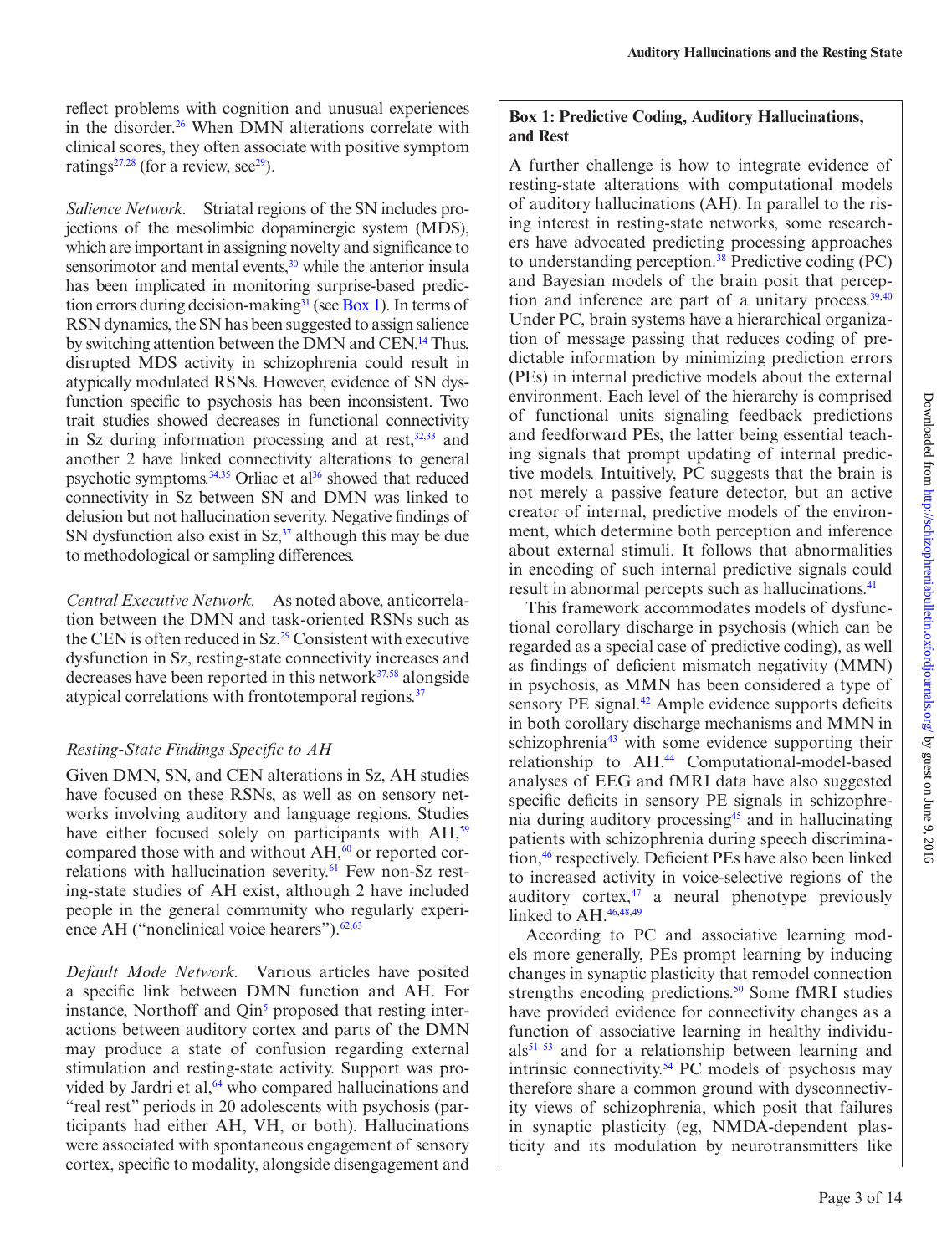dopamine and acetylcholine) are at the core of the disorder.55 Key questions to explore are how voice-selective changes to PE in auditory cortex relate to local functional connectivity within surrounding temporal cortex (which could be assessed using methods such as Regional Homogeneity) and long-range functional connectivity with default mode network, salience network (SN), and central executive network. It has also been suggested that the anterior insula, within the SN, is important for integrating interoceptive PEs that give rise to a sense of agency or presence<sup>56</sup>; if this were to be disrupted, it could be involved in the alterations of agency that are common in AH. Recent advances in task-based and resting-state fMRI analysis, including dynamic causal modeling, $57$  are a promising avenue to investigate the relationships between abnormal connectivity, predictive learning mechanisms, and unusual experiences such as AH.

weaker integrity of the DMN (as measured by its consistency over time during scanning), suggesting that unstable DMN states may be an important precursor to AH states. Further support came from Alonso-Solis et al,<sup>26</sup> who observed atypical connectivity-specific AH between hubs of the DMN and SN.

Other studies show inconsistent DMN alterations in AH. In a  $Sz + AH$  sample, Wolf et al<sup>61</sup> observed no difference in DMN function or correlation with symptoms: Connectivity alterations were observed in precuneus and posterior cingulate but these were specific to an executive control network and a left frontoparietal network, respectively (see below). In contrast, van Lutterveld et al.<sup>63</sup> observed increased connectivity in posterior regions of the DMN in a sample of nonclinical AH participants, which may indicate differing routes to AH-proneness in clinical and nonclinical populations.

*Central Executive Network and Salience Network.* While showing no differences in DMN function, Wolf et  $al<sup>61</sup>$ observed reduced connectivity in the posterior CEN (precuneus) and increased connectivity in anterior CEN (right middle and superior frontal gyri), with increased middle frontal gyrus connectivity correlating with AH severity. Correlations with AH were also observed within a left-lateralized frontoparietal network that the authors related to speech processing and monitoring: More severe AH associated with decreased anterior cingulate cortex (ACC) connectivity and increased left superior temporal gyrus (STG) connectivity. Correlations between hallucination severity and altered resting connectivity have also been reported for the ACC,<sup>65,66</sup> medial prefrontal cortex  $(mPFC)$ ,  $^{59}$  and anterior insula.<sup>58</sup>

*Sensorimotor Networks.* Most RSN research on AH has focused on connectivity in auditory and language regions. Oertel-Knochel et  $al^{67}$  examined resting connectivity between seeds identified with an auditory language task, observing largely reduced connectivity between left auditory cortex and limbic regions in  $Sz + AH$ . Similar results were reported by Shinn et al<sup>65</sup> who observed widespread reductions in connectivity for left primary auditory cortex (PAC), and by Gavrilescu et al,<sup>68</sup> who observed reduced interhemispheric PAC connectivity. However, recent work by Chyzhyk et al<sup>60</sup> identified right rather than left PAC as a key discriminator of AH status in Sz patients, highlighting some inconsistency in current findings.

Based on the role of Broca's and Wernicke's areas in speech processing, other studies have focused on connectivity between left inferior frontal gyrus (IFG) and the posterior STG, respectively. Hoffman et al<sup>69</sup> observed elevated connectivity within a corticostriatal loop including STG (bilaterally), left IFG, and the putamen, in a pattern specific to  $Sz + AH$ . In contrast, Sommer et al<sup>70</sup> found reduced connectivity between left IFG and left STG in AH participants, although only in comparison with healthy controls (ie, no clinical group without AH was included). In nonclinical AH, the left STG shows elevated connectivity with right STG and right IFG $^{62}$  and acts as stronger connectivity "hub" at rest.<sup>63</sup> Language lateralization may differ between clinical and nonclinical voice hearers, $\frac{1}{2}$  suggesting that extrapolating across these groups may be problematic, but taken together, these results indicate that atypical resting connectivity between left STG and other areas is common in AH.

Altogether, these studies point to a complex interaction between sensory, default mode, executive, and salience networks in AH. Inconsistent findings link overall DMN activity to AH, but there is evidence of DMN instability over time correlating with hallucination occurrence.<sup>64</sup> Associations are also evident between AH and connectivity within SN and CEN, suggesting that problems with salience processing and cognitive control could contribute to a less stable balance between RSNs involved in external, sensory-guided attention.<sup>5</sup> In addition, studies point to altered resting connectivity in left temporal regions implicated in auditory and language processing, although these findings require replication as some results (such as PAC connectivity) appear contradictory. In this context, drawing on evidence from other research methods, modalities, and conditions involving hallucination could help to parse out specific and general RSN properties important to AH.

# **Evidence From Neurophysiology and Structural Connectivity**

# *From the Resting State to AH in EEG/MEG*

Compared with stimulus-driven research, few EEG/ MEG studies have examined the resting state in relation to either AH specifically or positive symptoms more broadly. At rest, Lee et al<sup>72</sup> reported greater amplitude of beta oscillations in those with  $Sz + AH$  compared with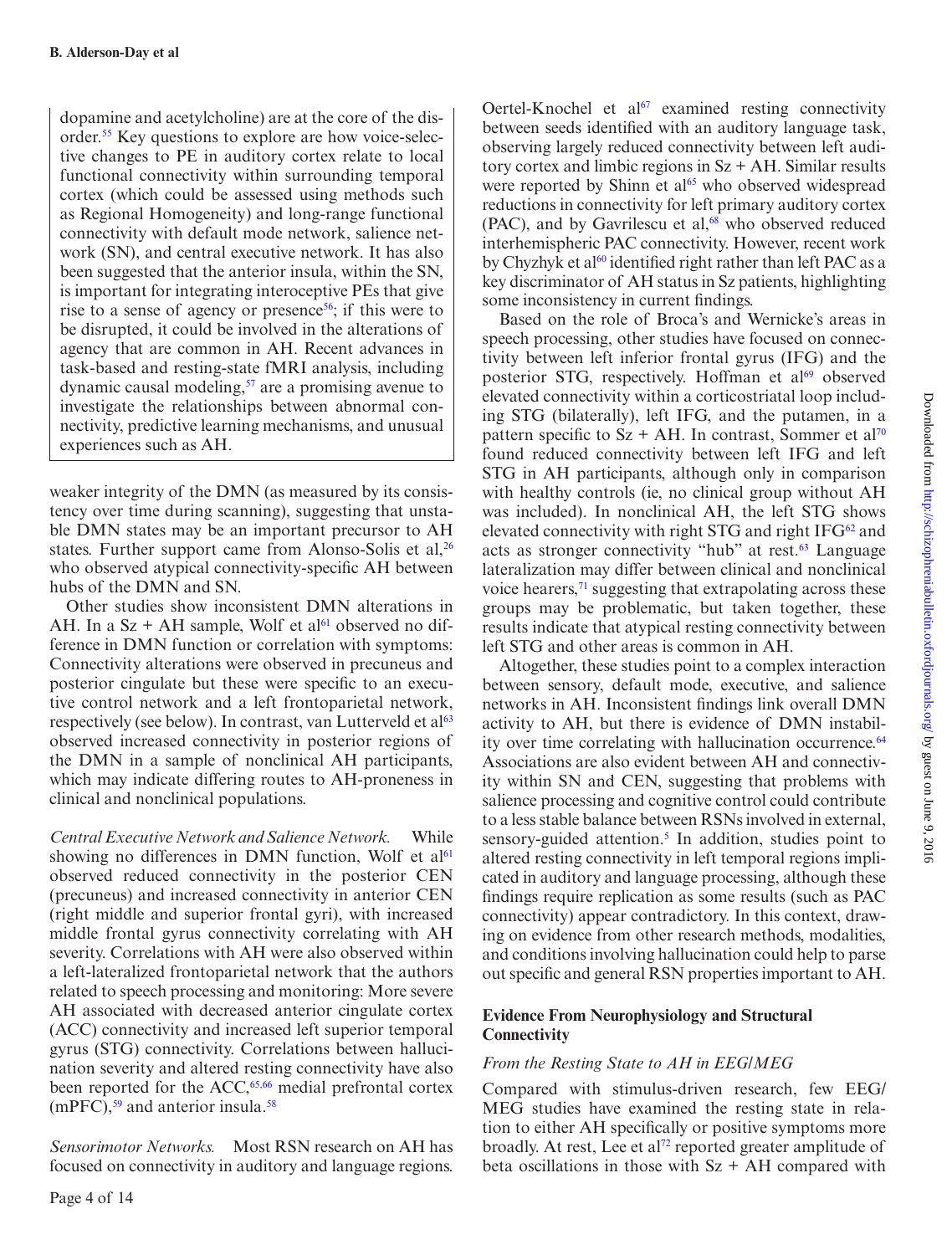Sz, with group differences localizing to left frontoparietal regions implicated in speech and language processing (left medial frontal gyrus and inferior parietal lobule). Andreou et al<sup>73</sup> observed generally increased resting-state gamma oscillations within a left frontotemporoparietal network in Sz participants but surprisingly reduced gamma for those with higher positive symptoms (ie, those with greater levels of hallucinations and delusions had more normalized resting gamma). The actual occurrence of AH has been associated with increased gamma-theta coupling in frontotemporal areas,<sup>74</sup> decreased beta power in left temporal cortex, $75$  and increased alpha connectivity between left and right auditory cortices.76 Analysis of rapid connectivity patterns known as "microstates" has also linked AH occurrence to shortened frontoparietal network patterns linked to error monitoring.<sup>77</sup> Taken together, these findings support the primary role of leftlateralized frontotemporal cortex during AH but highlight how resting markers are likely to encompass a wider network of frontoparietal regions.

#### *Comparisons With Structural Connectivity*

Because of the auditory-verbal nature of many AH, much research on structural connectivity has focused on integrity of the arcuate fasciculus (AF), the main white matter tract linking inferior frontal and superior temporal cortex. Consistent with RSN evidence of STG alterations, AF has generally reduced white matter integrity in  $Sz + AH$  compared with controls.<sup>78</sup> There is also some evidence that this is specific to  $Sz + AH$  compared with  $Sz<sub>1</sub><sup>79</sup>$  especially for verbal AH (AVH $^{80}$ ), while milder alterations to  $AF$  are evident in nonclinical voice hearers. $81$ However, as in the RSN literature, some studies have reported constrasting results, including elevated connectivity in people with  $Sz + AH^{82}$  or positive correlations between integrity and AH severity.<sup>83</sup>

A second tract linking STG to frontal and occipital regions (supporting a ventral rather than dorsal language pathway) is the inferior occipital-frontal fasciculus (IOFF). Two studies have reported reduced structural integrity of the left frontotemporal segment of the IOFF being specifically related to AVH.<sup>79,84</sup> Consistent evidence linking AH and structural connectivity elsewhere is so far lacking. Two studies $79,85$  have reported reduced structural integrity of the corpus callosum in  $Sz + AH$ compared with Sz and healthy controls—consistent with evidence of altered interhemispheric resting connectivity in AH<sup>68</sup>—but an earlier study reported stronger connectivity in an  $Sz + AH$  group.<sup>86</sup> There is also some evidence that integrity of the cingulum (thought to be important in DMN connectivity, eg,<sup>87</sup>) may be reduced in  $Sz + AH$ , although this has also been observed in Sz-only samples without any correlation to AH.<sup>88</sup> No studies have specifically sought to examine structural connectivity in AH for the main RSNs discussed above. Thus, though there is emerging evidence of white matter differences beyond the AF, more evidence is needed on AH-specific white matter changes and how they may relate to resting-state pathology.

#### **Comparisons With VH**

#### *Comparing the Resting State in Auditory and Visual Hallucinations in Schizophrenia*

VH are roughly half as common as AH in schizophrenia89,90 and are more prominent in neurological conditions with known etiology (such as Lewy Body Dementia [LBD] and Charles Bonnet syndrome<sup>91</sup>) leading to them being less studied in Sz. Indeed, common instruments for assessing hallucinations in Sz either neglect the distinction between AH and  $VH<sup>92</sup>$  or primarily focus on AH.<sup>93</sup> Importantly, the majority of Sz who experience VH also experience AH, but not necessarily simultaneously, allowing for comparison between the 2 experiences.

Four studies have specifically compared Sz participants with  $AH$  and  $AH$  + VH. Because of its proposed role in salience, Rolland et  $al<sup>94</sup>$  focused on connectivity of the nucleus accumbens (NAc), finding greater connectivity between NAc and bilateral insula, putamen, parahippocampal gyri, and ventral tegmental area for participants with  $AH + VH$  (compared with just  $AH$ ). Meanwhile, because of its involvement in both  $VH<sup>95</sup>$  and  $AH<sup>48</sup>$  Amad et al<sup>96</sup> analyzed hippocampal connectivity in both groups, observing hyperconnectivity to mPFC and caudate in participants with  $AH + VH$  specifically. Those with  $AH$ + VH also had higher white matter connectivity between the hippocampus and visual cortex and greater hippocampal hypertrophy.

In contrast, Ford et  $al<sup>97</sup>$  observed no differences in hippocampal connectivity between AH and AH + VH participants but reported hyperconnectivity between visual cortex and amygdala specific to those with AH + VH. In the same participants, Hare et  $al<sup>98</sup>$  identified decreased amplitude of low frequency fluctuations (ALFF) in AH compared with  $AH + VH$ , in retrosplenial/inferior precuneus (BA29), left hippocampus, bilateral insula, thalamus, medial cingulate, and the medial temporal lobe. Overall, these findings show much overlap in AH and VH circuitry but also that multisensory elements involve further alterations in connectivity to limbic and striatal cortex.

#### *Comparisons With VH in Other Disorders*

Aberrant perceptual phenomena also occur in a range of other neuropsychiatric disorders but often manifest in the visual rather than auditory domain. They are particularly common in Parkinson's disease (PD) and LBD.<sup>99</sup> Popular models implicate widespread impairments in attention and perception in the manifestation of hallucinations,<sup>100</sup> which are supported by evidence from resting-state studies that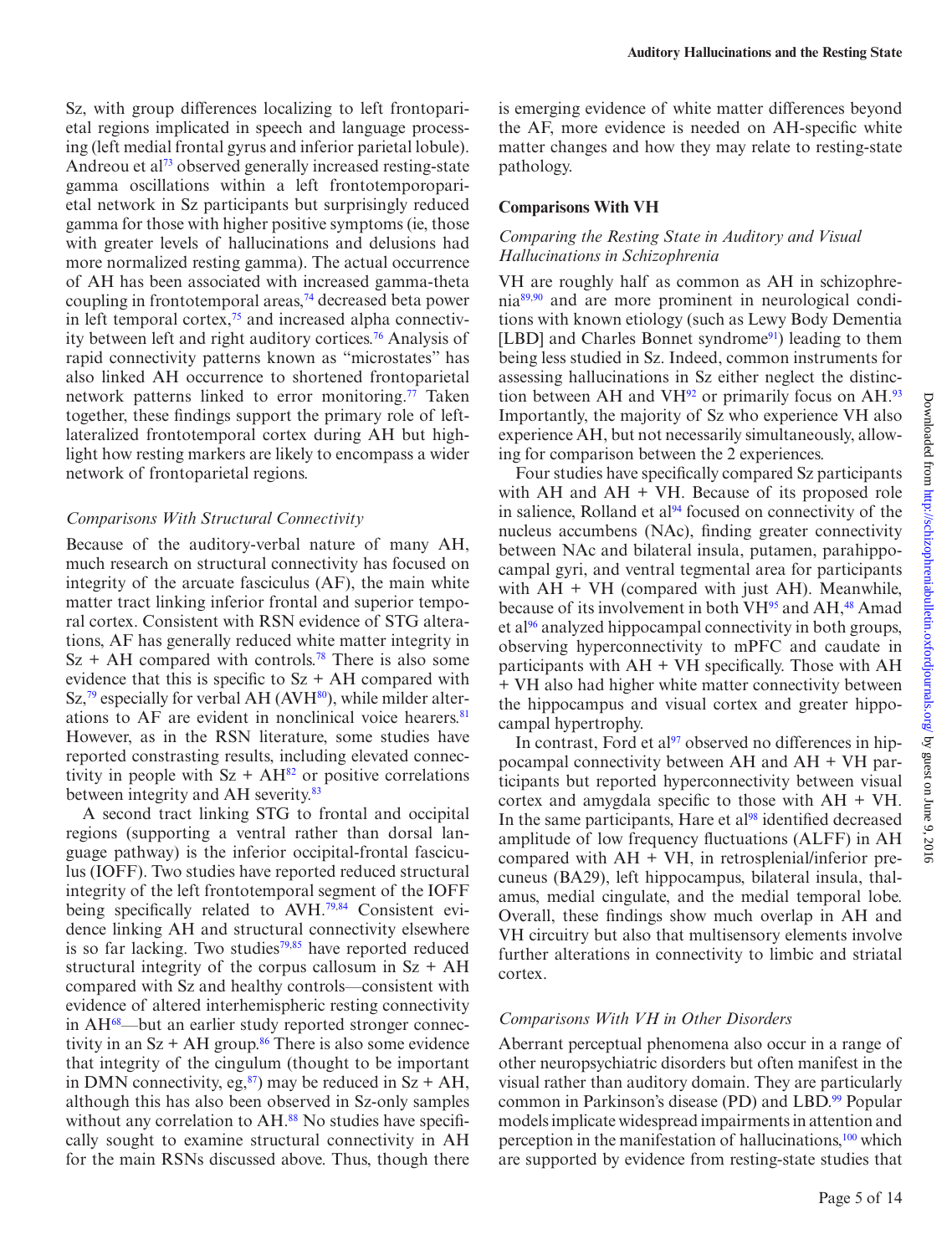show impaired connectivity within the  $DMN^{101,102}$  and between attentional networks in the brain.<sup>103</sup> In addition, task-based fMRI has shown that visual misperceptions in PD are associated with increased DMN connectivity to ventral occipitotemporal regions that process objectrelated visual information.104 Interestingly, the latter results have strong convergence with the finding that the visual cortices show increased resting connectivity with the amygdala in Sz with  $AH + VH<sup>97</sup>$  suggesting similar yet divergent mechanisms underlying the manifestation of aberrant visual perception in different disorders.

Other neuropsychiatric disorders with VH demonstrate impairments in non-DMN networks. For instance, in posttraumatic stress disorder (PTSD), hallucinations and illusions (ie, misperceptions of actual stimuli) are relatively stereotyped and are closely related to the context in which the original stress occurred (eg, a war veteran with PTSD might hallucinate an enemy combatant or misperceive a telescope as a sniper rifle). Importantly, the primary pathological impairment in PTSD is related to impaired amygdala function<sup>105</sup> and overactivity of regions within the ventral attention network (VAN),<sup>106,107</sup> an RSN that overlaps anatomically and functionally with the SN but also typically includes regions of temporoparietal cortex.13 Due to this overactivity, it is assumed that any stimulus that closely matches the object related to the original stressor recruits attentional systems, leading to a rapid (and incorrect) increase in top-down influence over the ventral visual cortex, essentially "priming" the brain to incorrectly interpret the incoming stimulus. Although both LBD and PTSD are phenomenologically distinct from schizophrenia, the impairments in DMN<sup>29</sup> and VAN<sup>108</sup> suggest potential overlap between the different conditions and provide evidence of how hallucinations in different modalities can arise from the interaction of domain-general RSNs (managing salience and attention) with modality-specific regions.

#### **Current Methodology in Resting-State Studies**

The study of RSNs and AH is an emerging field with a variety of often inconsistent findings. In the following section, we consider a number of potential confounds and recommendations for improving comparability and reliability of results.

# *Resting-State Design and Potential Confounds*

The designs of resting-state studies on AH to date have been far from uniform (see table 2), which hampers comparison

**Table 2.** Study Characteristics of Resting-State fMRI Studies Into AH

| Study                                | EO/EC | Scan Length (min) | <b>RS</b> Instructions                                                                                                              | Presence of AH Asked?                                               |
|--------------------------------------|-------|-------------------|-------------------------------------------------------------------------------------------------------------------------------------|---------------------------------------------------------------------|
| Alonso-Solis et $al^{26}$            | EC.   | 6                 | Pts instructed to close eyes and remain awake                                                                                       | Not reported                                                        |
| Chyzhyk et $al60$                    | EO.   | 10                | Stay awake, keep eyes open, and think of<br>nothing in particular                                                                   | Yes for some participants                                           |
| Clos et $al^{59}$                    | EC    | 6                 | Lie in the scanner as still as possible with their<br>eyes closed yet stay awake                                                    | Yes                                                                 |
| Diederen et al $62$                  | EC    | 6                 | Pts kept eyes closed but stayed awake                                                                                               | Yes                                                                 |
| Gavrilescu et al <sup>68</sup>       | EC    | 5                 | Relax with eyes closed                                                                                                              | Yes                                                                 |
| Jardri et al <sup>64</sup>           | EC    | 15                | Pts kept still in a state of wakeful rest with eyes<br>closed                                                                       | Yes                                                                 |
| Manoliu et al <sup>58</sup>          | EC    | 10                | Eyes closed and not to fall asleep                                                                                                  | Pts asked about any<br>"feelings of odd<br>situations" during scan. |
| Oertel-Knochel et al <sup>67</sup>   | EO.   | 6.7               | Lie still, do not engage in any speech, think<br>nothing specially and look at white fixation cross                                 | Yes                                                                 |
| Rotarska-Jagiela et al <sup>28</sup> | EO    | 6.7               | Lie still with eyes open fixating on a white cross<br>presented in the center of visual field.                                      | Not reported                                                        |
| Shinn et $al65$                      | EO    | 10                | Stay awake, keep eyes open, and think of<br>nothing in particular                                                                   | Yes for some participants                                           |
| Sommer et al <sup>70</sup>           | EC    | 6                 | Pts instructed to lie in scanner as still as possible<br>with eyes closed yet stay awake                                            | Yes                                                                 |
| Sorg et al <sup>112</sup>            | EC    | 10                | Keep eyes closed and not to fall asleep.                                                                                            | Pts asked about any<br>"feelings of odd<br>situations" during scan. |
| Van Lutterveld et al <sup>63</sup>   | EC    | 6                 | Pts kept eyes closed but stayed awake                                                                                               | Yes                                                                 |
| Vercammen et al <sup>66</sup>        | EC    | 7.8               | Close eyes and try to "clear your mind" but not<br>fall asleep.                                                                     | N <sub>0</sub>                                                      |
| Wolf et al <sup>61</sup>             | EC    | 6                 | Relax without falling asleep, keep eyes closed,<br>Yes<br>not think about anything in particular, and move<br>as little as possible |                                                                     |

*Note*: AH, auditory hallucinations; EC, eyes closed; EO, eyes open; Pts, participants. Hoffman et al<sup>69</sup> extracted intermittent resting data from a symptom capture paradigm involving button pressing, and so is not included here.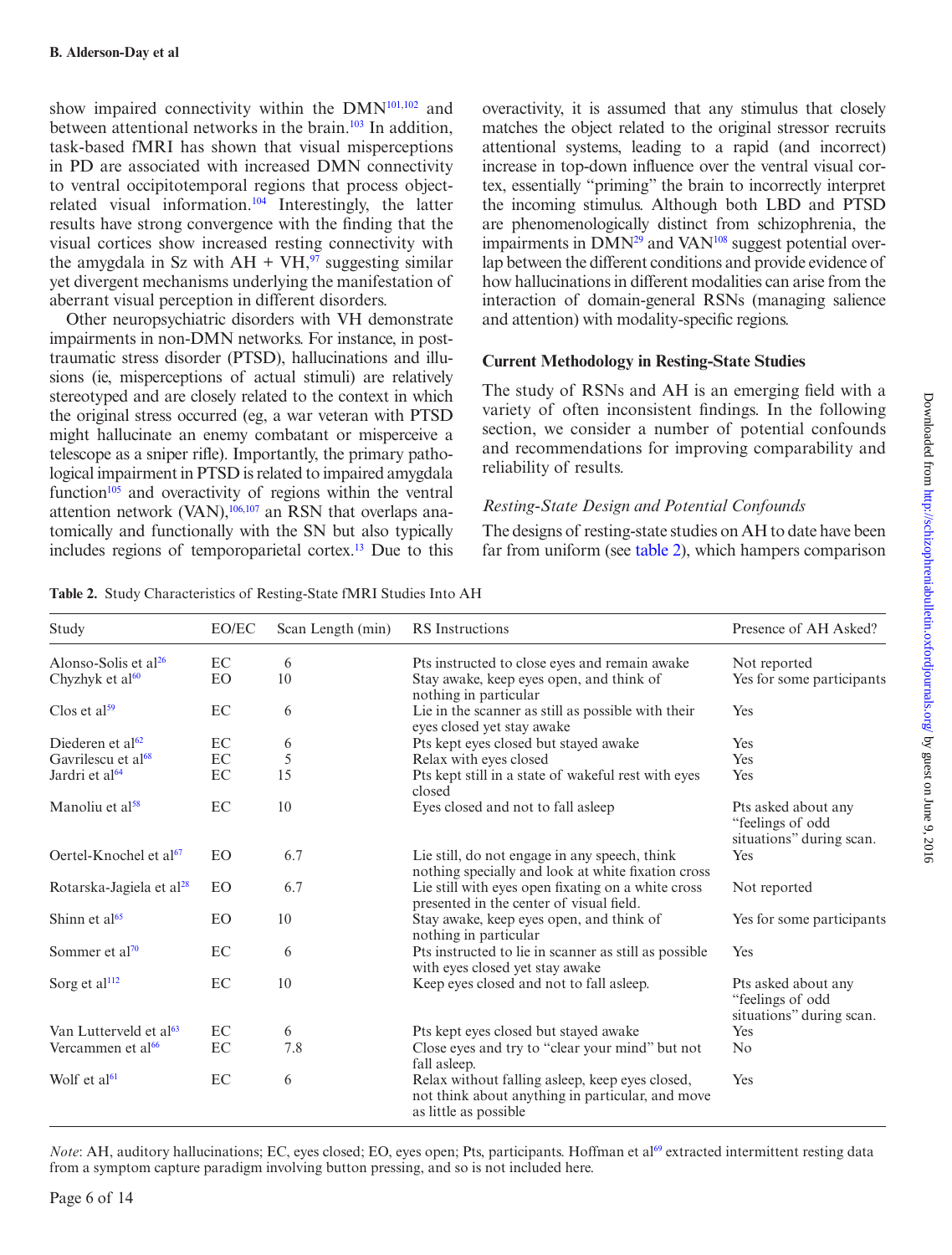of study findings. In table 3, we offer some suggestions to improve uniformity across experiments, some of which are specific to AH research and some that are more general. Most important in AH studies are participant instructions and debriefing: Instructing participants to keep their eyes closed is associated with higher functional connectivity within auditory networks<sup>109</sup> (which may not be desirable) and arguably increases the likelihood of participants falling asleep. We therefore suggest that future studies use an eyesopen design. Beyond this, instructing participants to do anything other than relax can lead to signal changes (eg,  $110$ ) and can create demand characteristics: When participants know in advance that they will be asked about AH, this can induce attention effects which confound hallucinationrelated brain activity.<sup>111</sup> A thorough debrief about unusual experiences after scanning is preferred to online monitoring.

In general, longer scan times are preferable (increasing scan time to 13 min greatly improves reliability<sup>114</sup>), and it is important to control for potential effects of head movement, cardiac rate, and respiration.<sup>115–117</sup> Data scrubbing of bad volumes<sup>118</sup> or matching groups for head motion are 2 ways of counteracting potential movement effects. Finally, during data analysis, use of global signal regression to account for nonneuronal artifacts should be avoided, as this can introduce spurious negative correlations.<sup>119</sup>

#### *Resting-State Analysis*

There are 2 common approaches to analyzing restingstate fMRI connectivity data: strongly and weakly

|  |  |  | Table 3. Recommended Methods for Resting Studies of AH |  |
|--|--|--|--------------------------------------------------------|--|
|--|--|--|--------------------------------------------------------|--|

| Basic demographics<br>and pre-interview<br>Participant<br>instructions<br>Stimuli | Age, gender, sleep patterns, nicotine use,<br>medication, hallucination phenomenology<br>Eyes open, relax, keep still. Emphasize not<br>falling asleep<br>Fixation cross on gray, nonbright<br>background (if eyes open)                                   |
|-----------------------------------------------------------------------------------|------------------------------------------------------------------------------------------------------------------------------------------------------------------------------------------------------------------------------------------------------------|
| Scan length                                                                       | At least 6 min; over 10 min preferred                                                                                                                                                                                                                      |
| Concurrent                                                                        | Head movements, cardiorespiratory signal,                                                                                                                                                                                                                  |
| measures                                                                          | sleep monitoring (camera or concurrent<br>EEG)                                                                                                                                                                                                             |
| Debrief                                                                           | Presence of hallucinations during scanning,<br>emotional state (eg, anxiety), other unusual<br>experiences                                                                                                                                                 |
| Analysis                                                                          | Seed-based (for hypothesis-testing);<br>common seeds include IFG, STG, TPJ,<br>ACC, hippocampus, insula.<br>ICA-based (preferred); allows analysis of<br>network interactions.<br>Graph-theoretical measures (eg. path-<br>length, betweenness centrality) |
| Common network<br>frameworks                                                      | Triple network (DMN/CEN/SN <sup>10</sup> ) or Yeo<br>et al <sup>113</sup> 7 or 17 network solution                                                                                                                                                         |

*Note*: Abbreviations are explained in the first footnote to table 1. AH, AH, auditory hallucinations; CEN, central executive network; DMN, default mode network; ICA, independent component analysis; SN, salience network.

model-driven. In seed-regression analyses, correlations are calculated between an a priori selected region and the rest of the brain. This is a strongly model-driven approach, as the selected seed region represents a spatial hypothesis about the brain state of interest, and is the most common approach used in resting-state AH studies. In contrast, 2 other methods have been used to characterize functional brain dynamics in a multivariate, weakly model-driven approach: independent component analysis (ICA) and graph theory. ICA is a multivariate, data-driven analysis tool of the Blind Source Separation family,<sup>120</sup> which has been shown to be particularly well-suited for analyzing distributed networks of intrinsic brain activity.<sup>121</sup> Unlike seed-based analysis, ICA does not require a priori definition of a seed region or ideal model of activity and provides multiple networks in a single analysis. Moreover, it has been argued that ICA has better test-retest reliability than seed-based methods<sup>122</sup> and may be better at estimating functional statistical maps in the case of unpredictable events such as hallucinations without the need for signaling events' occurrences online.<sup>64,123</sup> Crucially, when participants hallucinate during a scan, ICA can be used to capture both DMN and hallucinatory fMRI activity: Jardri et al<sup>64</sup> describe a validated procedure for doing so that uses retrospective AH reports from participants. This property of ICA makes possible the exploration of the interplay between DMN and sensory cortices over time during "rest" and "hallucination" periods (defined at the individual IC level), without disrupting intrinsic RSN behavior. Finally, graph theory mathematically describes the architecture of interregional connections (ie, edges) of multiple brain areas (ie, nodes) in relation to efficiency of information processing,<sup>124</sup> which can be used to characterize local or global changes in network architecture. Graph theory can be considered complementary to the other functional connectivity tools, as it is often applied to output of the seed-based or ICA approaches. Its value is in allowing investigators to go beyond simple correlations between regions to examine the relative importance of paths and hubs within a network.

#### **AH and the Resting State: Key Issues and Implications**

#### *RSNs and AH: A Synthesis of Findings*

The investigation of RSNs opens up a range of opportunities for understanding how and why hallucinations occur. The majority of AH research has so far focused on intrinsic connectivity of regions associated with speech, language, and auditory processing, both in fMRI and EEG/MEG: Most consistent are findings of altered connectivity in left posterior temporal regions implicated in speech perception (which are supported by structural evidence), but there are also multiple studies implicating inferior frontal, parietal, limbic, and striatal regions.<sup>6</sup> Such findings broadly support theories that posit disruptions to internal speech and language processes, $125$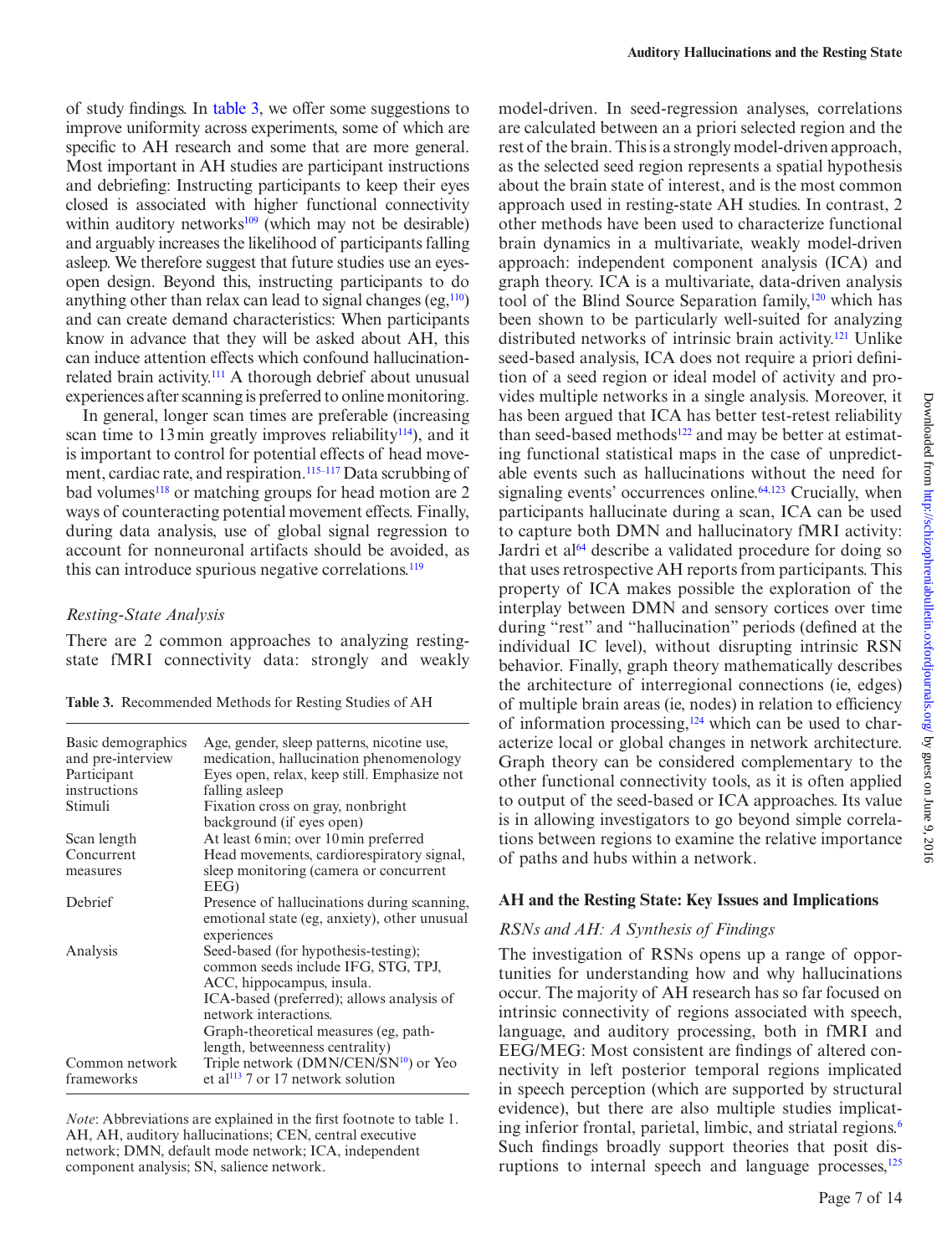although not consistently (cf. $69,70$ ). This is complemented by a growing body of evidence linking the DMN, CEN, and SN to both AH occurrence and predisposition, lending support to models of hallucinations that go beyond speech processes and emphasize other factors, such as cognitive control and attention.126 As outlined in prior ICHR collaborations, $127$  it is generally accepted that AH are likely to involve multiple cognitive mechanisms in their development, suggesting that a focus on multiple brain networks is required.

Few studies have demonstrated specific trait associations between DMN properties and AH (in comparison with evidence of general links to positive symptoms, eg, $25$ ). However, the interaction of the DMN with other RSNs<sup>26,58</sup> and dynamic stability of the DMN<sup>64</sup> are both implicated in hallucinatory states and traits. It is possible that atypical interactions of the DMN, SN, and CEN, when *allied* with altered resting connectivity in language and sensory networks, give rise to the collapse of internal states into sensory processing as described by Jardri et al<sup>64</sup> (see figure 1). This also partly supports Northoff and Qin's<sup>5</sup> proposal that AH arise from elevated restingstate activity in auditory areas and irregular modulation by anterior hubs of the DMN: The evidence here does not suggest a direct link between them but implies atypical DMN-SN-CEN interaction *alongside* connectivity alterations to sensory cortices. However, these findings are clearly preliminary and require further testing, especially in the face of inconsistent results and methodological heterogeneity. It will be important to examine how hubs of the domain-general RSNs interact with auditory areas, and the future use of alternative seeds/ROIs or ICA will shed further light on how these other networks contribute to AH.

Comparisons with mechanisms in VH provide an important source of information. Evidence of DMN instability in both AH and VH in psychosis and disruptions to DMN, executive, and salience networks in VH in other disorders imply a similar framework for hallucination susceptibility across different modalities. However, contrasts between AH and AH + VH in schizophrenia also suggest that disruptions to limbic and striatal connectivity may distinguish trait susceptibility for these experiences,  $96,97$  suggesting that more complex hallucinatory phenomena may require a higher base level of resting connectivity between sensory and limbic regions. Comparison with VH raises the question of whether other RSNs need to be examined in more detail in AH: eg, while a number of AH and Sz studies have focused on the SN, the VAN is relatively unstudied. The SN and VAN overlap in many ways—and the exact relationship between them is still unclear—but definitions of VAN often emphasize right frontoparietal structures (such as IFG and TPJ) rather than just insular and cingulate cortex (eg,  $13,128$ ). Given that functional and structural characteristics of these regions have been related to AH



**Fig. 1.** Initial AH studies focused on resting connectivity in auditory and language regions (upper figure), primarily identifying atypical connectivity of left posterior STG (a), PAC (b), and the TPJ area (c). Findings of atypical resting connectivity between left IFG (d) and STG are inconsistent although both areas are often implicated during AH. More recent findings implicate atypical interaction of the DMN, SN, and CEN in those prone to AH (lower figures). The combination of atypical DMN interaction with SN (1) and CEN (2) and altered resting connectivity in sensory areas could prompt the collapse of internally focused states into activation of auditory cortex (3), which is then reverberated along a frontotemporal loop. The IFG, STG, and surrounding areas are often implicated in symptom-capture studies.48 *Note*: ACC, anterior cingulate cortex; AH, auditory hallucination; CEN, central executive network; DMN, default mode network; IFG, inferior frontal gyrus; PAC, primary auditory cortex; SN, salience network; STG, superior temporal gyrus; TPJ, temporoparietal junction.

occurrence and phenomenology,129,130 the VAN may prove a fruitful avenue for further investigation.

Indeed, the current focus on DMN, CEN, and SN in AH research arguably reflects only one approach to RSNs—the "triple network" model.<sup>10</sup> Other network approaches, such as that used by Yeo et al, $^{113}$  use many more functional networks in parallel. Future AH studies may choose to adopt such broader network solutions, especially to allow comparison with research on healthy cognitive function. Understanding of the DMN and other RSNs is also constantly advancing: The early discovery that the DMN is negatively correlated with another set of regions—namely those of the  $CEN^{20}$ —was called into question by work demonstrating variability in this negative relationship over time.131 Several subsequent studies have further revealed the complex spatiotemporal patterns of activity that underlie RSNs  $(eg, \frac{132-134}{s})$ for a review see<sup>16</sup>), while task studies show that regions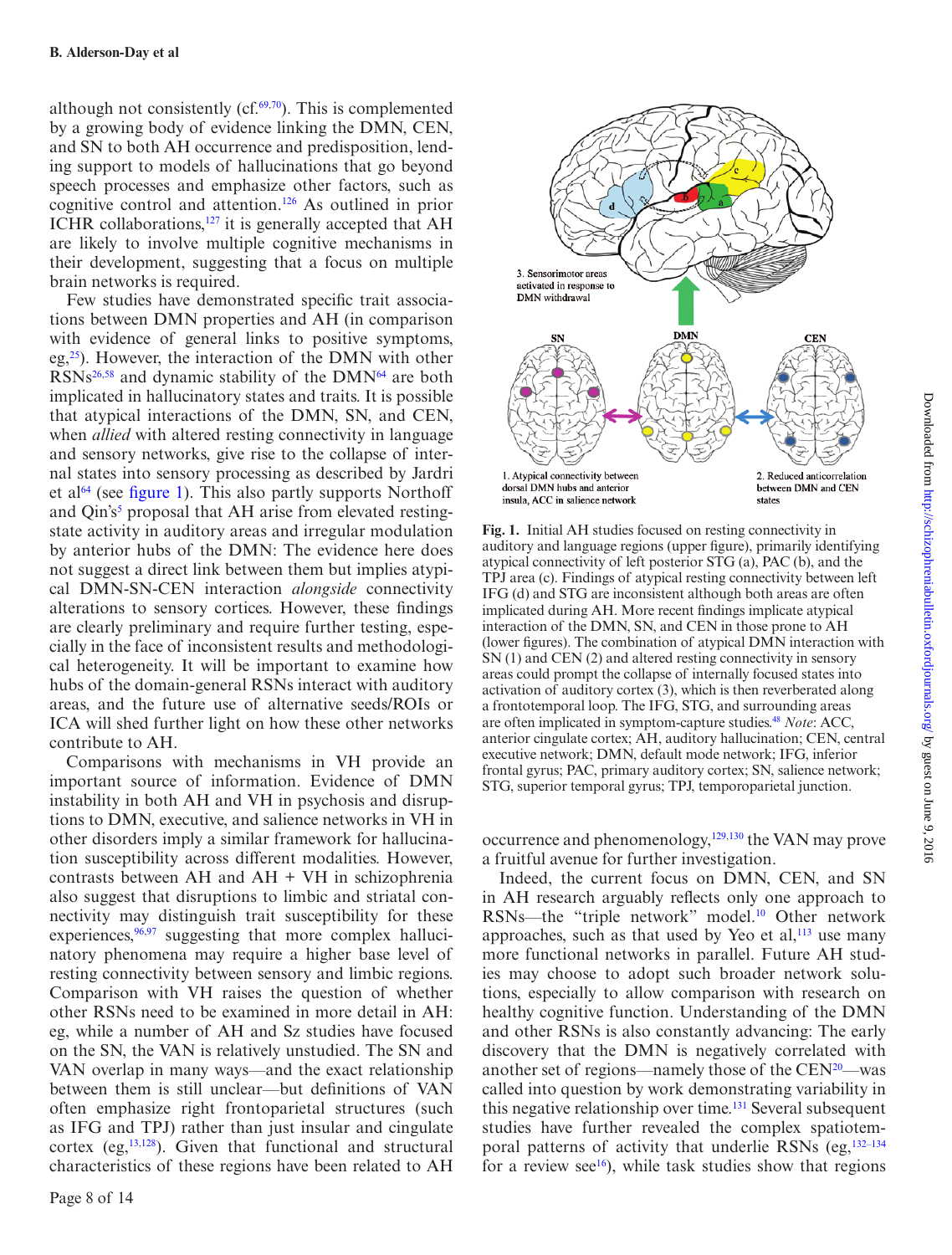distributed across the whole brain and multiple networks are often involved in "single" processes.<sup>135</sup> In this respect, it is important to recognize that terms such as DMN or CEN are only placeholders for complex and likely crossnetwork processes, and researchers should be generally wary of treating them as modular, insulated entities.

#### *Increasing Study Reliability and Aggregating Data*

In moving forward with resting-state research on AH, improving the comparability and reliability of results is a clear priority. One way of doing this is following a shared "standard" protocol (such as in table 3); another, more powerful approach is to aggregate data across studies, facilitating the acquisition of a more heterogeneous and representative subject sample.<sup>136</sup> fMRI data are typically pooled using meta-analyses of significant activations (eg, $^{137}$ ), but such analyses cannot aggregate power across studies as they rarely report effect sizes. A more direct method for aggregating data is by combining (raw) data across centers, also referred to as mega-analysis.<sup>138</sup> Although the instruction and fMRI protocol may differ across studies, this approach allows for the use of the same preprocessing and analysis on all data. Another option consists of multicenter studies in which the scan protocol, participant instructions, scanner, software, hardware, etc. are standardized.139 Variability between centers can be monitored through the use of acquisition of phantom data and travelling heads, ie, control subjects that are scanned at each site to estimate cross-site variability. Although recent studies indicate that scanner-related variance is low compared with between-subject variability and measurement error,<sup>140,141</sup> it can be modeled by entering study site as a random effects factor capturing variability between study sites.<sup>142</sup> In this vein, the authors of this article are currently planning a mega-analysis of existing resting-state data from research teams within the ICHR: To date, 7 participating centers have agreed to aggregate their data (which includes over 150 participants with AH).

#### *Clinical Implications and Directions for Further Research*

As a young field, resting-state research on AH is still at the stage of basic rather than translational science. However, the opportunity to study state and trait markers of AH using resting methods has great clinical potential: In a recent example, Mondino et al<sup>143</sup> demonstrated changes in resting temporoparietal connectivity associated with symptom reduction in patients who had completed 10 weeks of transcranial direct current stimulation for persistent AH. A further way of making resting-state studies more clinically relevant would be to include more detailed examination of hallucinatory phenomenology and contextual factors, both in general and following scanning. While many studies have reported AH symptom correlations, this is usually a total severity score, rather than

specific to different kinds of phenomenological features, and wider environmental and social variables are almost never included. Other key remaining questions, with basic and applied implications, are how resting-state fMRI findings relate to functional connectivity measured with neurophysiological methods (eg, $144$ ), evidence of changes to anatomical connectivity,78 and computational models of hallucinations, such as predictive processing approaches (see  $Box 1$ ). The use of multimethod studies will go some way to address these issues in future research.

#### **Conclusion**

The spatiotemporal dynamics of the brain's resting state have great potential to offer new insights in the study of hallucinations. Studies of AH highlight altered resting connectivity of speech and language regions, such as the left STG, although there is growing evidence of domaingeneral resting networks (and thus the brain's spontaneous activity as a whole) being implicated in  $Sz + AH$  and perhaps other kinds of hallucinatory states. Studies of VH suggest that additional networks may be involved, including limbic and striatal regions, although more studies contrasting RSN in VH and AH are needed across different population groups. Alongside this, the study of RSNs is subject to a range of potential confounds and methodological differences, prompting a need to combine efforts and methods across laboratories. A more connected approach will improve comparability and reliability of studies and enhance understanding of how, in the case of AH, a signal may emerge from noise.

# **Funding**

B.A.-D. and C.F. are supported by Wellcome Trust (WT098455); C.F. and D.S.M. by Wellcome Trust (WT103817).

#### **Acknowledgment**

The authors have declared that there are no conflicts of interest in relation to the subject of this study.

#### **References**

- 1. Johns LC, Kompus K, Connell M, et al. Auditory verbal hallucinations in persons with and without a need for care. *Schizophr Bull*. 2014;40(suppl 4):255–264. doi:10.1093/ schbul/sbu005.
- 2. Allen P, Modinos G, Hubl D, et al. Neuroimaging auditory hallucinations in schizophrenia: from neuroanatomy to neurochemistry and beyond. *Schizophr Bull*. 2012;38:695–703. doi:10.1093/schbul/sbs066.
- 3. Woodward TS, Jung K, Hwang H, et al. Symptom dimensions of the psychotic symptom rating scales in psychosis: a multisite study. *Schizophr Bull*. 2014;40(suppl 4):S265–S274. doi:10.1093/schbul/sbu014.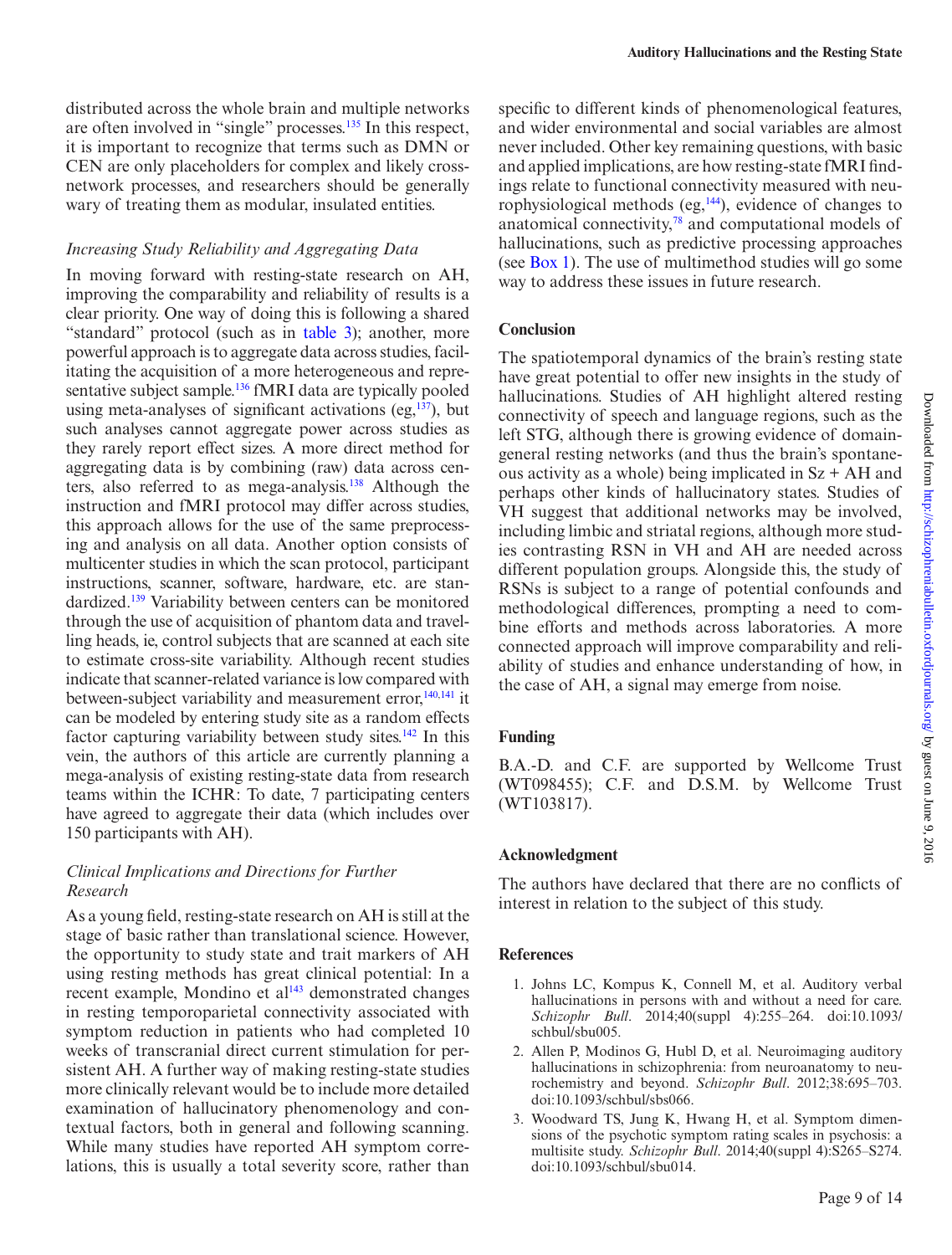- 4. Thomas N, Rossell SL, Waters F. The changing face of hallucination research: the International Consortium on Hallucination Research (ICHR) 2015 meeting report. *Schizophr Bull*. December 16, 2015. doi:10.1093/schbul/ sbv183.
- 5. Northoff G, Qin P. How can the brain's resting state activity generate hallucinations? A "resting state hypothesis" of auditory verbal hallucinations. *Schizophr Res*. 2011;127:202–214. doi:10.1016/j.schres.2010.11.009.
- 6. Alderson-Day B, McCarthy-Jones S, Fernyhough C. Hearing voices in the resting brain: a review of intrinsic functional connectivity research on auditory verbal hallucinations. *Neurosci Biobehav Rev*. 2015;55:78–87. doi:10.1016/j. neubiorev.2015.04.016.
- 7. Northoff G. Immanuel Kant's mind and the brain's resting state. *Trends Cogn Sci*. 2012;16:356–359. doi:10.1016/j. tics.2012.06.001.
- 8. Fingelkurts AA, Fingelkurts AA, Kahkonen S. Functional connectivity in the brain - is it an elusive concept? *Neurosci Biobehav Rev*. 2005;28:827–836. doi:10.1016/j. neubiorev.2004.10.009.
- 9. Raichle ME, MacLeod AM, Snyder AZ, Powers WJ, Gusnard DA, Shulman GL. A default mode of brain function. *Proc Natl Acad Sci U S A*. 2001;98:676–682. doi:10.1073/pnas.98.2.676.
- 10. Menon V. Large-scale brain networks and psychopathology: a unifying triple network model. *Trends Cogn Sci*. 2011;15:483–506. doi:10.1016/j.tics.2011.08.003.
- 11. Buckner RL, Andrews-Hanna JR, Schacter DL. The brain's default network: anatomy, function, and relevance to disease. *Ann N Y Acad Sci*. 2008;1124:1–38. doi:10.1196/ annals.1440.011.
- 12. Dosenbach NUF, Fair DA, Miezin FM, et al. Distinct brain networks for adaptive and stable task control in humans. *Proc Natl Acad Sci U S A*. 2007;104:11073–11078. doi:10.1073/ pnas.0704320104.
- 13. Fox MD, Corbetta M, Snyder AZ, Vincent JL, Raichle ME. Spontaneous neuronal activity distinguishes human dorsal and ventral attention systems. *Proc Natl Acad Sci U S A*. 2006;103:10046–10051. doi:10.1073/pnas.0604187103.
- 14. Menon V, Uddin LQ. Saliency, switching, attention and control: a network model of insula function. *Brain Struct Funct*. 2010;214:655–667. doi:10.1007/s00429-010-0262-0.
- 15. Seeley WW, Menon V, Schatzberg AF, et al. Dissociable intrinsic connectivity networks for salience processing and executive control. *J Neurosci*. 2007;27:2349–2356. doi:10.1523/ JNEUROSCI.5587-06.2007.
- 16. Hutchison RM, Womelsdorf T, Allen EA, et al. Dynamic functional connectivity: promise, issues, and interpretations. *NeuroImage*. 2013;80:360–378. doi:10.1016/j. neuroimage.2013.05.079.
- 17. Di X, Biswal BB. Dynamic brain functional connectivity modulated by resting-state networks. *Brain Struct Funct*. 2015;220:37–46. doi:10.1007/s00429-013-0634-3.
- 18. Behrens TE, Sporns O. Human connectomics. *Curr Opin Neurobiol*. 2012;22:144–153. doi:10.1016/j.conb.2011.08.005.
- 19. Honey CJ, Sporns O, Cammoun L, et al. Predicting human resting-state functional connectivity from structural connectivity. *Proc Natl Acad Sci U S A*. 2009;106:2035–2040. doi:10.1073/pnas.0811168106.
- 20. Fox MD, Snyder AZ, Vincent JL, Corbetta M, Essen DCV, Raichle ME. The human brain is intrinsically organized into dynamic, anticorrelated functional networks. *Proc Natl Acad Sci U S A*. 2005;102:9673–9678. doi:10.1073/ pnas.0504136102.
- 21. Goulden N, Khusnulina A, Davis NJ, et al. The salience network is responsible for switching between the default mode network and the central executive network: replication from DCM. *NeuroImage*. 2014;99:180–190. doi:10.1016/j. neuroimage.2014.05.052.
- 22. Hampson M, Peterson BS, Skudlarski P, Gatenby JC, Gore JC. Detection of functional connectivity using temporal correlations in MR images. *Hum Brain Mapp*. 2002;15:247–262. doi:10.1002/hbm.10022.
- 23. Beckmann CF, DeLuca M, Devlin JT, Smith SM. Investigations into resting-state connectivity using independent component analysis. *Philos Trans R Soc Lond B Biol Sci*. 2005;360:1001–1013. doi:10.1098/rstb.2005.1634.
- 24. Lee MH, Hacker CD, Snyder AZ, et al. Clustering of resting state networks. *PLoS ONE*. 2012;7:e40370. doi:10.1371/ journal.pone.0040370.
- 25. Whitfield-Gabrieli S, Thermenos HW, Milanovic S, et al. Hyperactivity and hyperconnectivity of the default network in schizophrenia and in first-degree relatives of persons with schizophrenia. *Proc Natl Acad Sci U S A*. 2009;106:1279– 1284. doi:10.1073/pnas.0809141106.
- 26. Alonso-Solis A, Vives-Gilabert Y, Grasa E, et al. Resting-state functional connectivity alterations in the default network of schizophrenia patients with persistent auditory verbal hallucinations. *Schizophr Res*. 2015;161:261–268. doi:10.1016/j. schres.2014.10.047.
- 27. Garrity AG, Pearlson GD, McKiernan K, Lloyd D, Kiehl KA, Calhoun VD. Aberrant "default mode" functional connectivity in schizophrenia. *Am J Psychiatry*. 2007;164:450– 457. doi:10.1176/ajp.2007.164.3.450.
- 28. Rotarska-Jagiela A, van de Ven V, Oertel-Knochel V, Uhlhaas PJ, Vogeley K, Linden DEJ. Resting-state functional network correlates of psychotic symptoms in schizophrenia. *Schizophr Res*. 2010;117:21–30. doi:10.1016/j.schres.2010.01.001.
- 29. Whitfield-Gabrieli S, Ford JM. Default mode network activity and connectivity in psychopathology. *Annu Rev Clin Psychol*. 2012;8:49–76. doi:10.1146/annurev-clinpsy-032511-143049.
- 30. Kapur S, Mizrahi R, Li M. From dopamine to salience to psychosis--linking biology, pharmacology and phenomenology of psychosis. *Schizophr Res*. 2005;79:59–68. doi:10.1016/j. schres.2005.01.003.
- 31. Rutledge RB, Dean M, Caplin A, Glimcher PW. Testing the reward prediction error hypothesis with an axiomatic model. *J Neurosci*. 2010;30:13525–13536. doi:10.1523/ JNEUROSCI.1747-10.2010.
- 32. Tu P-C, Hsieh J-C, Li C-T, Bai Y-M, Su T-P. Cortico-striatal disconnection within the cingulo-opercular network in schizophrenia revealed by intrinsic functional connectivity analysis: a resting fMRI study. *NeuroImage*. 2012;59:238–247. doi:10.1016/j.neuroimage.2011.07.086.
- 33. White TP, Joseph V, Francis ST, Liddle PF. Aberrant salience network (bilateral insula and anterior cingulate cortex) connectivity during information processing in schizophrenia. *Schizophr Res*. 2010;123:105–115. doi:10.1016/j. schres.2010.07.020.
- 34. Palaniyappan L, Simmonite M, White TP, Liddle EB, Liddle PF. Neural primacy of the salience processing system in schizophrenia. *Neuron*. 2013;79:814–828. doi:10.1016/j. neuron.2013.06.027.
- 35. Wang X, Li F, Zheng H, et al. Breakdown of the striataldefault mode network loop in schizophrenia. *Schizophr Res*. 2015;168:366–372. doi:10.1016/j.schres.2015.07.027.
- 36. Orliac F, Naveau M, Joliot M, et al. Links among resting-state default-mode network, salience network,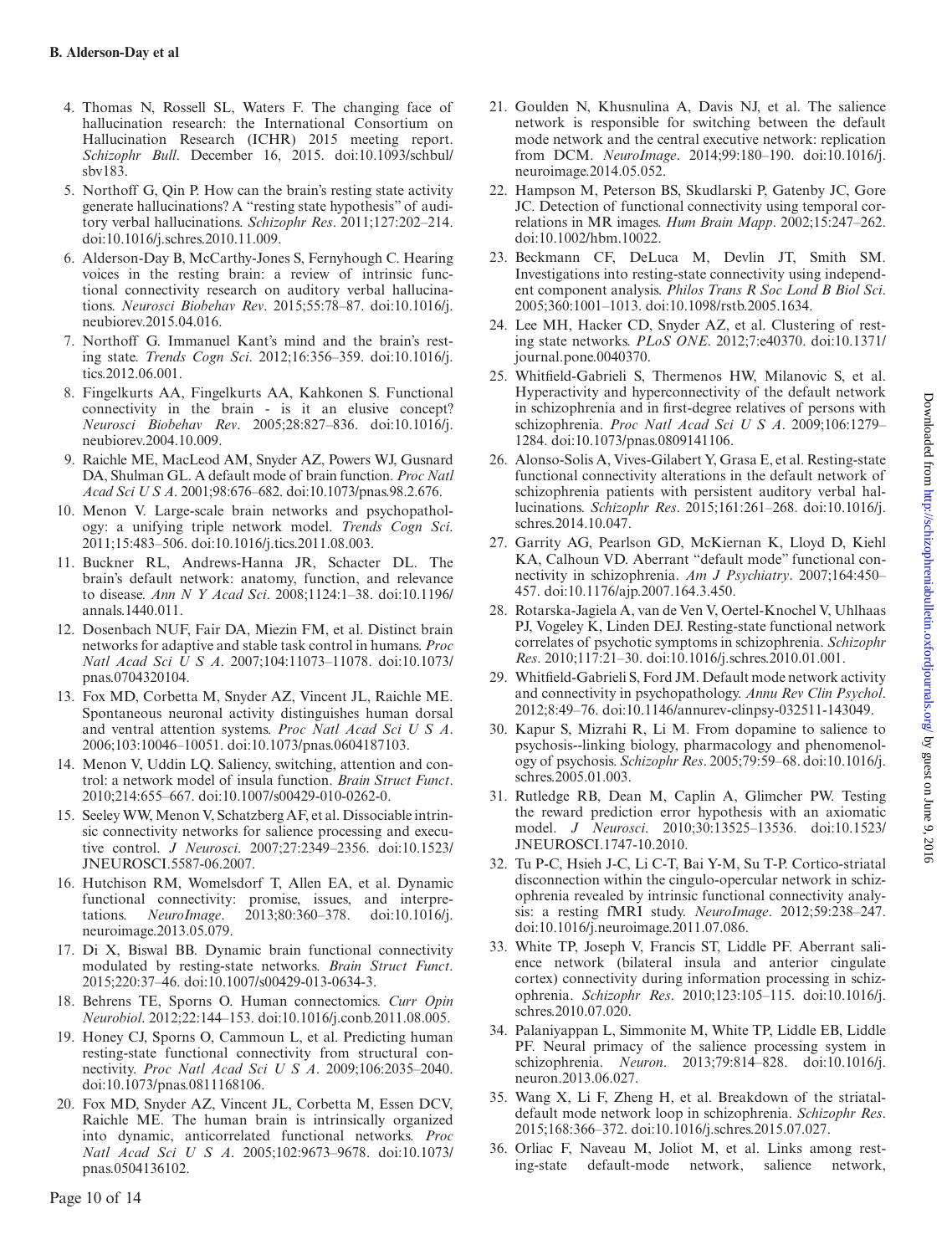and symptomatology in schizophrenia. *Schizophr Res*. 2013;148:74–80. doi:10.1016/j.schres.2013.05.007.

- 37. Woodward ND, Rogers B, Heckers S. Functional resting-state networks are differentially affected in schizophrenia. *Schizophr Res*. 2011;130:86–93. doi:10.1016/j.schres.2011.03.010.
- 38. Clark A. Whatever next? Predictive brains, situated agents, and the future of cognitive science. *Behav Brain Sci*. 2013;36:181–204. doi:10.1017/S0140525X12000477.
- 39. Fletcher PC, Frith C. Perceiving is believing: a Bayesian approach to explaining the positive symptoms of schizophrenia. *Nat Rev Neurosci*. 2009;10:48–58. doi:10.1038/nrn2536.
- 40. Friston K. The free-energy principle: a unified brain theory? *Nat Rev Neurosci*. 2010;11:127–138. doi:10.1038/nrn2787.
- 41. Jardri R, Denève S. Circular inferences in schizophrenia. *Brain*. 2013;136:3227–3242. doi:10.1093/brain/awt257.
- 42. Wacongne C, Changeux J-P, Dehaene S. A neuronal model of predictive coding accounting for the mismatch negativity. *J Neurosci*. 2012;32:3665–3678. doi:10.1523/ JNEUROSCI.5003-11.2012.
- 43. Mathalon DH, Ford JM. Corollary discharge dysfunction in schizophrenia: evidence for an elemental deficit. *Clin EEG Neurosci*. 2008;39:82–86.
- 44. Fisher DJ, Labelle A, Knott VJ. Alterations of mismatch negativity (MMN) in schizophrenia patients with auditory hallucinations experiencing acute exacerbation of illness. *Schizophr Res*. 2012;139:237–245. doi:10.1016/j. schres.2012.06.004.
- 45. Heinks-Maldonado TH, Mathalon DH, Houde JF, Gray M, Faustman WO, Ford JM. Relationship of imprecise corollary discharge in schizophrenia to auditory hallucinations. *Arch Gen Psychiatry*. 2007;64:286–296. doi:10.1001/ archpsyc.64.3.286.
- 46. Horga G, Schatz KC, Abi-Dargham A, Peterson BS. Deficits in predictive coding underlie hallucinations in schizophrenia. *J Neurosci*. 2014;34:8072–8082. doi:10.1523/ JNEUROSCI.0200-14.2014.
- 47. Belin P, Zatorre RJ, Lafaille P, Ahad P, Pike B. Voice-selective areas in human auditory cortex. *Nature*. 2000;403:309–312. doi:10.1038/35002078.
- 48. Jardri R, Pouchet A, Pins D, Thomas P. Cortical activations during auditory verbal hallucinations in schizophrenia: a coordinate-based meta-analysis. *Am J Psychiatry*. 2011;168:73–81. doi:10.1176/appi.ajp.2010.09101522.
- 49. Horga G, Parellada E, Lomeña F, et al. Differential brain glucose metabolic patterns in antipsychotic-naïve first-episode schizophrenia with and without auditory verbal hallucinations. *J Psychiatry Neurosci*. 2011;36:312–321. doi:10.1503/ jpn.100085.
- 50. Friston KJ, Stephan KE. Free-energy and the brain. *Synthese*. 2007;159:417–458. doi:10.1007/s11229-007-9237-y.
- 51. Ouden HEM den, Daunizeau J, Roiser J, Friston KJ, Stephan KE. Striatal prediction error modulates cortical coupling. *J Neurosci*. 2010;30:3210–3219. doi:10.1523/ JNEUROSCI.4458-09.2010.
- 52. Horga G, Maia TV, Marsh R, et al. Changes in corticostriatal connectivity during reinforcement learning in humans. *Hum Brain Mapp*. 2015;36:793–803. doi:10.1002/hbm.22665.
- 53. Wimmer GE, Daw ND, Shohamy D. Generalization of value in reinforcement learning by humans. *Eur J Neurosci*. 2012;35:1092–1104. doi:10.1111/j.1460-9568.2012.08017.x.
- 54. Gerraty RT, Davidow JY, Wimmer GE, Kahn I, Shohamy D. Transfer of learning relates to intrinsic connectivity between hippocampus, ventromedial prefrontal cortex, and large-scale

networks. *J Neurosci*. 2014;34:11297–11303. doi:10.1523/ JNEUROSCI.0185-14.2014.

- 55. Stephan KE, Friston KJ, Frith CD. Dysconnection in schizophrenia: from abnormal synaptic plasticity to failures of selfmonitoring. *Schizophr Bull*. 2009;35:509–527. doi:10.1093/ schbul/sbn176.
- 56. Seth A, Suzuki K, Critchley H. An interoceptive predictive coding model of conscious presence. *Front Psychol*. 2012;2:395. doi:10.3389/fpsyg.2011.00395.
- 57. Stephan KE, Penny WD, Moran RJ, den Ouden HEM, Daunizeau J, Friston KJ. Ten simple rules for dynamic causal modeling. *NeuroImage*. 2010;49:3099–3109. doi:10.1016/j. neuroimage.2009.11.015.
- 58. Manoliu A, Riedl V, Zherdin A, et al. Aberrant dependence of default mode/central executive network interactions on anterior insular salience network activity in schizophrenia. *Schizophr Bull*. 2014;40:428–437. doi:10.1093/schbul/sbt037.
- 59. Clos M, Diederen KMJ, Meijering AL, Sommer IE, Eickhoff SB. Aberrant connectivity of areas for decoding degraded speech in patients with auditory verbal hallucinations. *Brain Struct Funct*. 2014;219:581–594. doi:10.1007/ s00429-013-0519-5.
- 60. Chyzhyk D, Graña M, Öngür D, Shinn AK. Discrimination of schizophrenia auditory hallucinators by machine learning of resting-state functional MRI. *Int J Neural Syst*. 2015;25:1550007. doi:10.1142/S0129065715500070.
- 61. Wolf ND, Sambataro F, Vasic N, et al. Dysconnectivity of multiple resting-state networks in patients with schizophrenia who have persistent auditory verbal hallucinations. *J Psychiatry Neurosci*. 2011;36:366–374. doi:10.1503/ jpn.110008.
- 62. Diederen KMJ, Neggers SFW, de Weijer AD, et al. Aberrant resting-state connectivity in non-psychotic individuals with auditory hallucinations. *Psychol Med*. 2013;43:1685–1696. doi:10.1017/S0033291712002541.
- 63. van Lutterveld R, Diederen KMJ, Otte WM, Sommer IE. Network analysis of auditory hallucinations in nonpsychotic individuals. *Hum Brain Mapp*. 2014;35:1436–1445. doi:10.1002/hbm.22264.
- 64. Jardri R, Thomas P, Delmaire C, Delion P, Pins D. The neurodynamic organization of modality-dependent hallucinations. *Cereb Cortex*. 2013;23:1108–1117. doi:10.1093/cercor/ bhs082.
- 65. Shinn AK, Baker JT, Cohen BM, Öngür D. Functional connectivity of left Heschl's gyrus in vulnerability to auditory hallucinations in schizophrenia. *Schizophr Res*. 2013;143:260– 268. doi:10.1016/j.schres.2012.11.037.
- 66. Vercammen A, Knegtering H, den Boer JA, Liemburg EJ, Aleman A. Auditory hallucinations in schizophrenia are associated with reduced functional connectivity of the temporo-parietal area. *Biol Psychiatry*. 2010;67:912–918. doi:10.1016/j.biopsych.2009.11.017.
- 67. Oertel-Knochel V, Knöchel C, Matura S, et al. Association between symptoms of psychosis and reduced functional connectivity of auditory cortex. *Schizophr Res*. 2014;160:35–42. doi:10.1016/j.schres.2014.10.036.
- 68. Gavrilescu M, Rossell S, Stuart GW, et al. Reduced connectivity of the auditory cortex in patients with auditory hallucinations: a resting state functional magnetic resonance imaging study. *Psychol Med*. 2010;40:1149–1158. doi:10.1017/ S0033291709991632.
- 69. Hoffman RE, Fernandez T, Pittman B, Hampson M. Elevated functional connectivity along a corticostriatal loop and the mechanism of auditory/verbal hallucinations in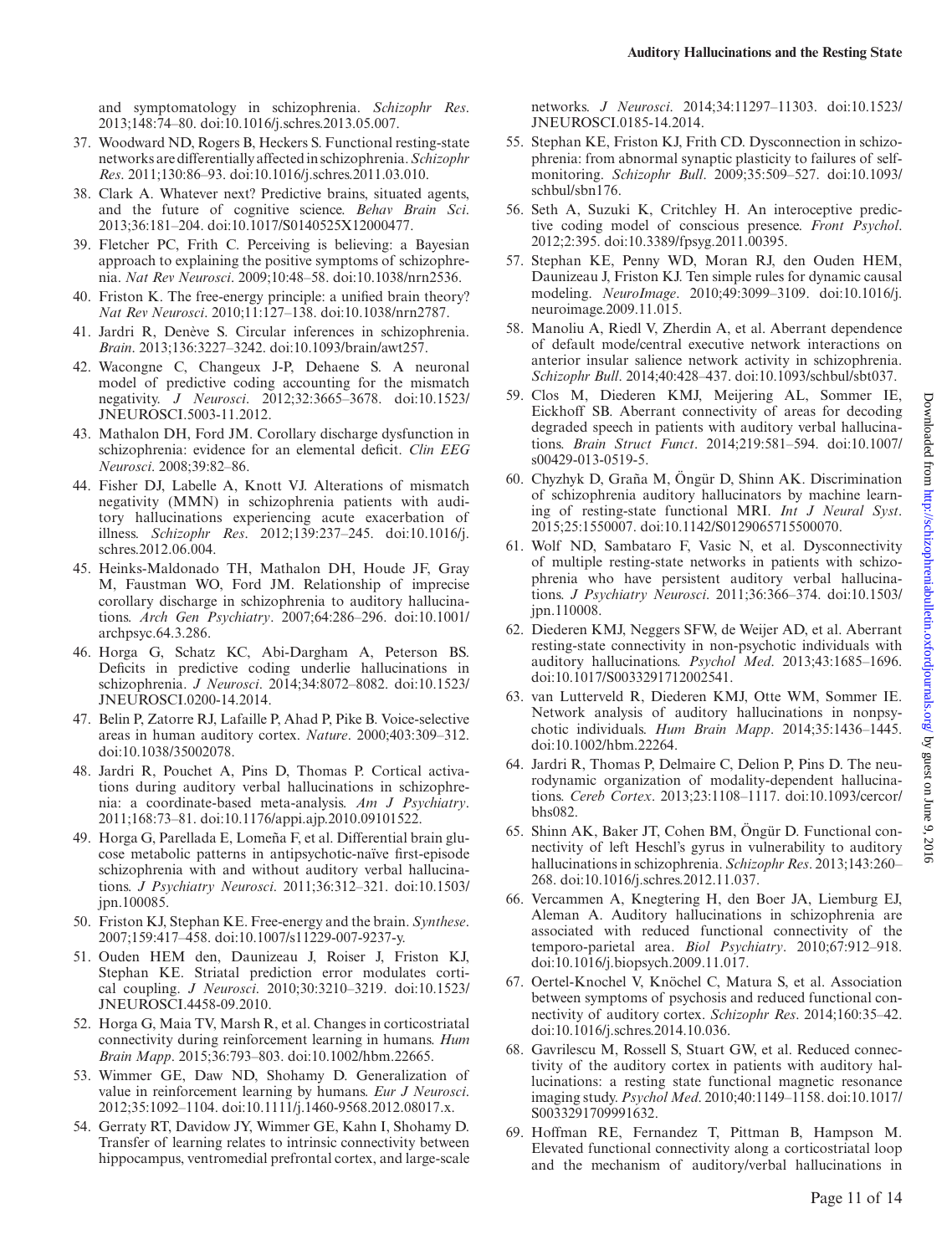patients with schizophrenia. *Biol Psychiatry*. 2011;69:407– 414. doi:10.1016/j.biopsych.2010.09.050.

- 70. Sommer IE, Clos M, Meijering AL, Diederen KMJ, Eickhoff SB. Resting state functional connectivity in patients with chronic hallucinations. *PLoS ONE*. 2012;7:e43516. doi:10.1371/journal.pone.0043516.
- 71. Diederen KMJ, De Weijer AD, Daalman K, et al. Decreased language lateralization is characteristic of psychosis, not auditory hallucinations. *Brain J Neurol*. 2010;133(pt 12):3734– 3744. doi:10.1093/brain/awq313.
- 72. Lee S-H, Wynn JK, Green MF, et al. Quantitative EEG and low resolution electromagnetic tomography (LORETA) imaging of patients with persistent auditory hallucinations. *Schizophr Res*. 2006;83:111–119. doi:10.1016/j. schres.2005.11.025.
- 73. Andreou C, Nolte G, Leicht G, et al. Increased resting-state gamma-band connectivity in first-episode schizophrenia. *Schizophr Bull*. 2015;41:930–939. doi:10.1093/schbul/sbu121.
- 74. Koutsoukos E, Angelopoulos E, Maillis A, Papadimitriou GN, Stefanis C. Indication of increased phase coupling between theta and gamma EEG rhythms associated with the experience of auditory verbal hallucinations. *Neurosci Lett*. 2013;534:242–245. doi:10.1016/j.neulet.2012.12.005.
- 75. Van Lutterveld R, Hillebrand A, Diederen KMJ, et al. Oscillatory cortical network involved in auditory verbal hallucinations in schizophrenia. *PLoS ONE*. 2012;7:e41149. doi:10.1371/journal.pone.0041149.
- 76. Sritharan A, Line P, Sergejew A, Silberstein R, Egan G, Copolov D. EEG coherence measures during auditory hallucinations in schizophrenia. *Psychiatry Res*. 2005;136:189– 200. doi:10.1016/j.psychres.2005.05.010.
- 77. Kindler J, Hubl D, Strik WK, Dierks T, Koenig T. Restingstate EEG in schizophrenia: auditory verbal hallucinations are related to shortening of specific microstates. *Clin Neurophysiol*. 2011;122:1179–1182. doi:10.1016/j. clinph.2010.10.042.
- 78. Geoffroy PA, Houenou J, Duhamel A, et al. The arcuate fasciculus in auditory-verbal hallucinations: a metaanalysis of diffusion-tensor-imaging studies. *Schizophr Res*. 2014;159:234–237. doi:10.1016/j.schres.2014.07.014.
- 79. Ćurčić-Blake B, Nanetti L, van der Meer L, et al. Not on speaking terms: hallucinations and structural network disconnectivity in schizophrenia. *Brain Struct Funct*. 2015;220:407– 418. doi:10.1007/s00429-013-0663-y.
- 80. McCarthy-Jones S, Oestreich LKL, Australian Schizophrenia Research Bank, Whitford TJ. Reduced integrity of the left arcuate fasciculus is specifically associated with auditory verbal hallucinations in schizophrenia. *Schizophr Res*. 2015;162:1–6. doi:10.1016/j.schres.2014.12.041.
- 81. De Weijer AD, Neggers SFW, Diederen KMS, et al. Aberrations in the arcuate fasciculus are associated with auditory verbal hallucinations in psychotic and in non-psychotic individuals. *Hum Brain Mapp*. 2013;34:626–634. doi:10.1002/ hbm.21463.
- 82. Hubl D, Koenig T, Strik W, et al. Pathways that make voices: white matter changes in auditory hallucinations. *Arch Gen Psychiatry*. 2004;61:658–668. doi:10.1001/archpsyc.61.7.658.
- 83. Rotarska-Jagiela A, Oertel-Knochel V, DeMartino F, et al. Anatomical brain connectivity and positive symptoms of schizophrenia: a diffusion tensor imaging study. *Psychiatry Res Neuroimaging*. 2009;174:9–16. doi:10.1016/j. pscychresns.2009.03.002.
- 84. Oestreich LKL, McCarthy-Jones S, Australian Schizophrenia Research Bank, Whitford TJ. Decreased integrity of the

fronto-temporal fibers of the left inferior occipito-frontal fasciculus associated with auditory verbal hallucinations in schizophrenia. *Brain Imaging Behav*. 2015:1–10. doi:10.1007/ s11682-015-9421-5.

- 85. Wigand M, Kubicki M, Clemm von Hohenberg C, et al. Auditory verbal hallucinations and the interhemispheric auditory pathway in chronic schizophrenia. *World J Biol Psychiatry*. 2015;16:31–44. doi:10.3109/15622975.2014.9480 63.
- 86. Mulert C, Kirsch V, Whitford TJ, et al. Hearing voices: a role of interhemispheric auditory connectivity? *World J Biol Psychiatry*. 2012;13:153–158. doi:10.3109/15622975.2011.570 789.
- 87. Teipel SJ, Bokde ALW, Meindl T, et al. White matter microstructure underlying default mode network connectivity in the human brain. *NeuroImage*. 2010;49:2021–2032. doi:10.1016/j.neuroimage.2009.10.067.
- 88. Knöchel C, O'Dwyer L, Alves G, et al. Association between white matter fiber integrity and subclinical psychotic symptoms in schizophrenia patients and unaffected relatives. *Schizophr Res*. 2012;140:129–135. doi:10.1016/j. schres.2012.06.001.
- 89. Blom JD. Hallucinations and other sensory deceptions in psychiatric disorders. In: Jardri R, Cachia A, Thomas P, Pins D, eds. *The Neuroscience of Hallucinations*. New York, NY: Springer; 2013:43–57. http://link.springer.com/chapter/10.1007/978-1-4614-4121-2\_3. Accessed January 24, 2016.
- 90. Waters F, Collerton D, Ffytche DH, et al. Visual hallucinations in the psychosis spectrum and comparative information from neurodegenerative disorders and eye disease. *Schizophr Bull*. 2014;40(suppl 4):S233–S245. doi:10.1093/schbul/ sbu036.
- 91. Collerton D, Dudley R, Mosimann UP. Visual hallucinations. In: Blom JD, Sommer IEC, eds. *Hallucinations*. New York, NY: Springer; 2012:75–90. http://link.springer.com/chapter/10.1007/978-1-4614-0959-5\_6. Accessed January 24, 2016.
- 92. Kay SR, Fiszbein A, Opler LA. The positive and negative syndrome scale (PANSS) for schizophrenia. *Schizophr Bull*. 1987;13:261–276.
- 93. Andreasen N. *Scale for the Assessment of Positive Symptoms*. Iowa City, IA: University of Iowa; 1984.
- 94. Rolland B, Amad A, Poulet E, et al. Resting-state functional connectivity of the nucleus accumbens in auditory and visual hallucinations in schizophrenia. *Schizophr Bull*. 2015;41:291– 299. doi:10.1093/schbul/sbu097.
- 95. Oertel V, Rotarska-Jagiela A, van de Ven VG, Haenschel C, Maurer K, Linden DEJ. Visual hallucinations in schizophrenia investigated with functional magnetic resonance imaging. *Psychiatry Res*. 2007;156:269–273. doi:10.1016/j. pscychresns.2007.09.004.
- 96. Amad A, Cachia A, Gorwood P, et al. The multimodal connectivity of the hippocampal complex in auditory and visual hallucinations. *Mol Psychiatry*. 2014;19:184–191. doi:10.1038/mp.2012.181.
- 97. Ford JM, Palzes VA, Roach BJ, et al. Visual hallucinations are associated with hyperconnectivity between the amygdala and visual cortex in people with a diagnosis of schizophrenia. *Schizophr Bull*. 2015;41:223–232. doi:10.1093/schbul/sbu031.
- 98. Hare SM, Pasquerello D, Damaraju E, et al. A multi-site voxelwise analysis of the amplitude of low-frequency fluctuations in schizophrenics: exploring the effects of hallucination type. *Schizophr Bull*. 2015;41:S226–S226.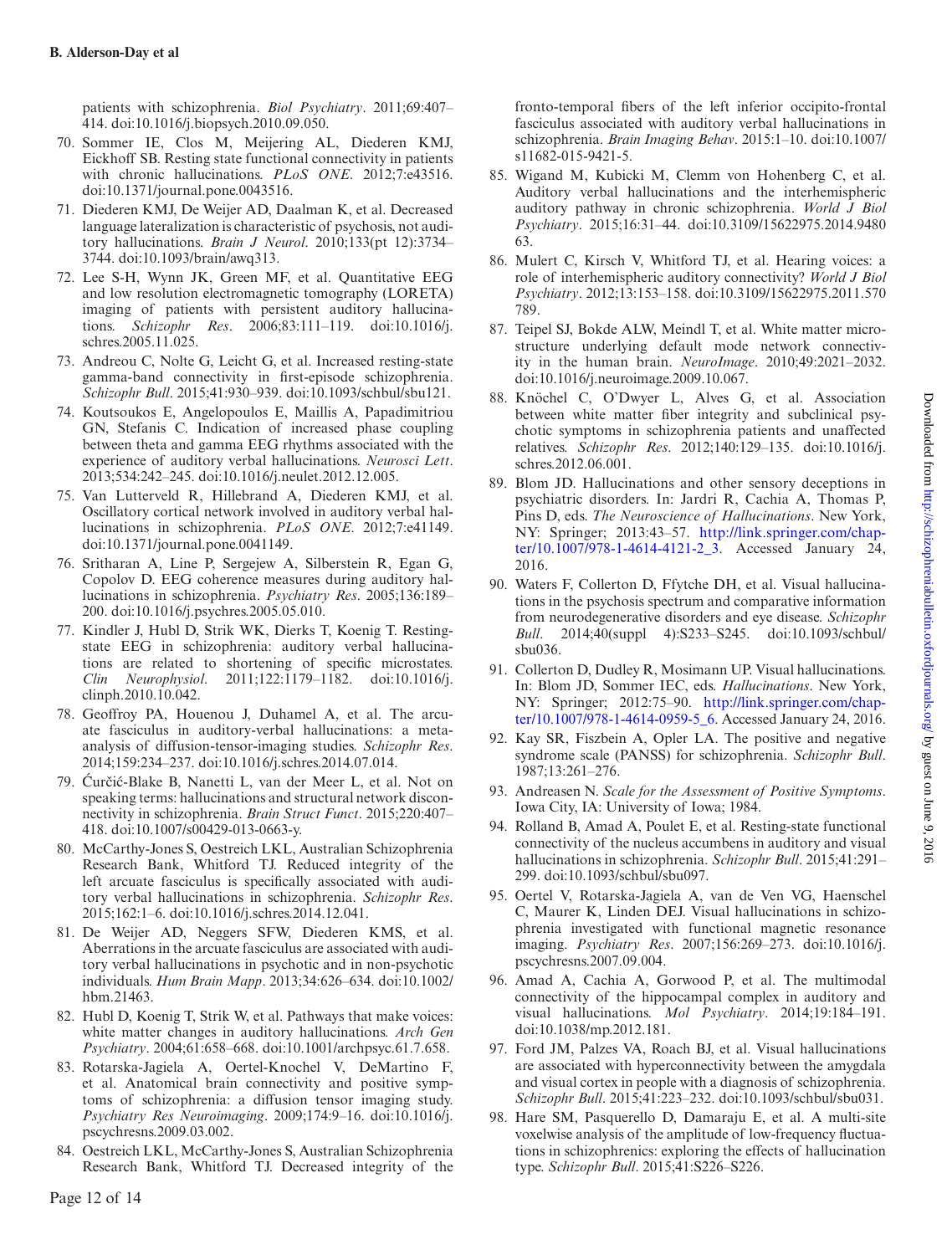- 99. Harding AJ, Broe GA, Halliday GM. Visual hallucinations in Lewy body disease relate to Lewy bodies in the temporal lobe. *Brain*. 2002;125:391–403. doi:10.1093/brain/awf033.
- 100. Muller AJ, Shine JM, Halliday GM, Lewis SJG. Visual hallucinations in Parkinson's disease: theoretical models. *Mov Disord*. 2014;29:1591–1598. doi:10.1002/mds.26004.
- 101. Yao N, Shek-Kwan Chang R, Cheung C, et al. The default mode network is disrupted in Parkinson's disease with visual hallucinations. *Hum Brain Mapp*. 2014;35:5658–5666. doi:10.1002/hbm.22577.
- 102. Goetz CG, Vaughan CL, Goldman JG, Stebbins GT. I finally see what you see: Parkinson's disease visual hallucinations captured with functional neuroimaging. *Mov Disord*. 2014;29:115–117. doi:10.1002/mds.25554.
- 103. Shine JM, Keogh R, O'Callaghan C, Muller AJ, Lewis SJG, Pearson J. Imagine that: elevated sensory strength of mental imagery in individuals with Parkinson's disease and visual hallucinations. *Proc Biol Sci*. 2015;282:20142047. doi:10.1098/ rspb.2014.2047.
- 104. Shine JM, Muller AJ, O'Callaghan C, Hornberger M, Halliday GM, Lewis SJ. Abnormal connectivity between the default mode and the visual system underlies the manifestation of visual hallucinations in Parkinson's disease: a taskbased fMRI study. *Npj Park Dis*. 2015;1:15003.
- 105. El Khoury-Malhame M, Reynaud E, Soriano A, et al. Amygdala activity correlates with attentional bias in PTSD. *Neuropsychologia*. 2011;49:1969–1973. doi:10.1016/j. neuropsychologia.2011.03.025.
- 106. Daniels JK, McFarlane AC, Bluhm RL, et al. Switching between executive and default mode networks in posttraumatic stress disorder: alterations in functional connectivity. *J Psychiatry Neurosci*. 2010;35:258–266. doi:10.1503/ jpn.090175.
- 107. Fani N, Jovanovic T, Ely TD, et al. Neural correlates of attention bias to threat in post-traumatic stress disorder. *Biol Psychol*. 2012;90:134–142. doi:10.1016/j. biopsycho.2012.03.001.
- 108. White TP, Gilleen J, Shergill SS. Dysregulated but not decreased salience network activity in schizophrenia. *Front Hum Neurosci*. 2013;7:65. doi:10.3389/fnhum.2013.00065.
- 109. Patriat R, Molloy EK, Meier TB, et al. The effect of resting condition on resting-state fMRI reliability and consistency: a comparison between resting with eyes open, closed, and fixated. *NeuroImage*. 2013;78:463–473. doi:10.1016/j. neuroimage.2013.04.013.
- 110. Benjamin C, Lieberman DA, Chang M, et al. The influence of rest period instructions on the default mode network. *Front Hum Neurosci*. 2010;4:218. doi:10.3389/fnhum.2010.00218.
- 111. Van Lutterveld R, Diederen K, Schutte M, Bakker R, Zandbelt B, Sommer I. Brain correlates of auditory hallucinations: stimulus detection is a potential confounder. *Schizophr Res*. 2013;150:319–320. doi:10.1016/j.schres.2013.07.021.
- 112. Sorg C, Manoliu A, Neufang S, et al. Increased intrinsic brain activity in the striatum reflects symptom dimensions in schizophrenia. *Schizophr Bull*. 2013;39:387–395. doi:10.1093/ schbul/sbr184.
- 113. Yeo BTT, Krienen FM, Sepulcre J, et al. The organization of the human cerebral cortex estimated by intrinsic functional connectivity. *J Neurophysiol*. 2011;106:1125–1165. doi:10.1152/jn.00338.2011.
- 114. Birn RM, Molloy EK, Patriat R, et al. The effect of scan length on the reliability of resting-state fMRI connectivity estimates. *NeuroImage*. 2013;83:550–558. doi:10.1016/j. neuroimage.2013.05.099.
- 115. Birn RM, Diamond JB, Smith MA, Bandettini PA. Separating respiratory-variation-related fluctuations from neuronal-activity-related fluctuations in fMRI. *NeuroImage*. 2006;31:1536–1548. doi:10.1016/j.neuroimage.2006.02.048.
- 116. Shmueli K, van Gelderen P, de Zwart JA, et al. Low-frequency fluctuations in the cardiac rate as a source of variance in the resting-state fMRI BOLD signal. *NeuroImage*. 2007;38:306– 320. doi:10.1016/j.neuroimage.2007.07.037.
- 117. Van Dijk KRA, Sabuncu MR, Buckner RL. The influence of head motion on intrinsic functional connectivity MRI. *NeuroImage*. 2012;59:431–438. doi:10.1016/j. neuroimage.2011.07.044.
- 118. Power JD, Barnes KA, Snyder AZ, Schlaggar BL, Petersen SE. Spurious but systematic correlations in functional connectivity MRI networks arise from subject motion. *NeuroImage*. 2012;59:2142–2154. doi:10.1016/j.neuroimage.2011.10.018.
- 119. Murphy K, Birn RM, Handwerker DA, Jones TB, Bandettini PA. The impact of global signal regression on resting state correlations: are anti-correlated networks introduced? *NeuroImage*. 2009;44:893–905. doi:10.1016/j. neuroimage.2008.09.036.
- 120. Hyvärinen A, Oja E. Independent component analysis: algorithms and applications. *Neural Netw*. 2000;13:411–430.
- 121. Van de Ven VG, Formisano E, Prvulovic D, Roeder CH, Linden DEJ. Functional connectivity as revealed by spatial independent component analysis of fMRI measurements during rest. *Hum Brain Mapp*. 2004;22:165–178. doi:10.1002/ hbm.20022.
- 122. Foucher JR. Perspectives in brain imaging and computerassisted technologies for the treatment of hallucinations. In: Jardri R, Cachia A, Thomas P, Pins D, eds. *The Neuroscience of Hallucinations*. New York, NY: Springer; 2013:529–547. http:// link.springer.com/chapter/10.1007/978-1-4614-4121-2\_27. Accessed January 24, 2016.
- 123. Van de Ven VG, Formisano E, Röder CH, et al. The spatiotemporal pattern of auditory cortical responses during verbal hallucinations. *NeuroImage*. 2005;27:644–655. doi:10.1016/j.neuroimage.2005.04.041.
- 124. Rubinov M, Sporns O. Complex network measures of brain connectivity: uses and interpretations. *NeuroImage*. 2010;52:1059–1069. doi:10.1016/j.neuroimage.2009.10.003.
- 125. Allen P, Aleman A, Mcguire PK. Inner speech models of auditory verbal hallucinations: evidence from behavioural and neuroimaging studies. *Int Rev Psychiatry*. 2007;19:407– 415. doi:10.1080/09540260701486498.
- 126. Waters F, Badcock J, Michie P, Maybery M. Auditory hallucinations in schizophrenia: intrusive thoughts and forgotten memories. *Cognit Neuropsychiatry*. 2006;11:65–83. doi:10.1080/13546800444000191.
- 127. Waters F, Allen P, Aleman A, et al. Auditory hallucinations in schizophrenia and nonschizophrenia populations: a review and integrated model of cognitive mechanisms. *Schizophr Bull*. 2012;38:683–693. doi:10.1093/schbul/sbs045.
- 128. Weissman DH, Prado J. Heightened activity in a key region of the ventral attention network is linked to reduced activity in a key region of the dorsal attention network during unexpected shifts of covert visual spatial attention. *NeuroImage*. 2012;61:798–804. doi:10.1016/j.neuroimage.2012.03.032.
- 129. Sommer IE, Diederen KMJ, Blom J-D, et al. Auditory verbal hallucinations predominantly activate the right inferior frontal area. *Brain*. 2008;131:3169–3177. doi:10.1093/brain/ awn251.
- 130. Plaze M, Paillère-Martinot M-L, Penttilä J, et al. "Where do auditory hallucinations come from?"—a brain morphometry